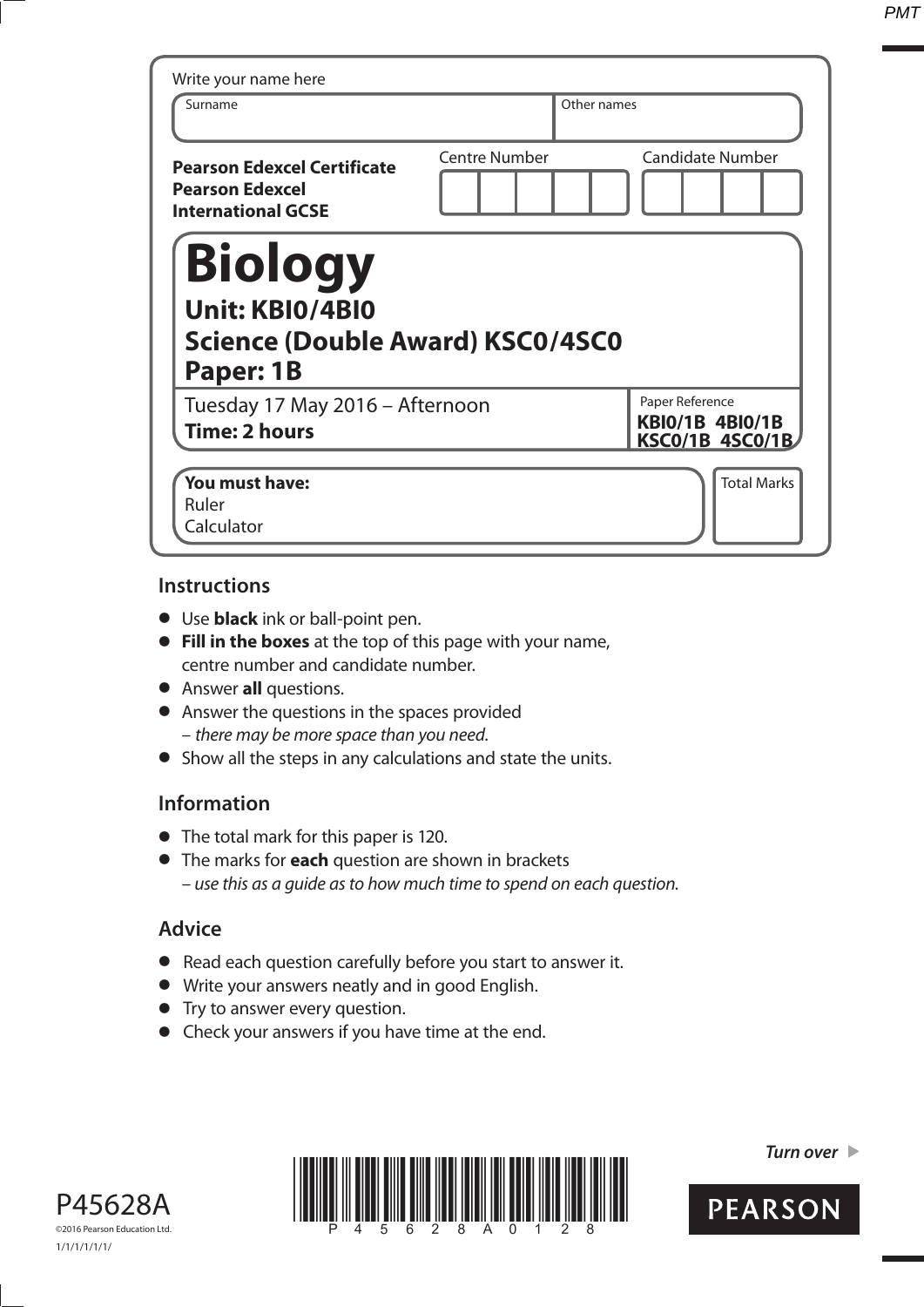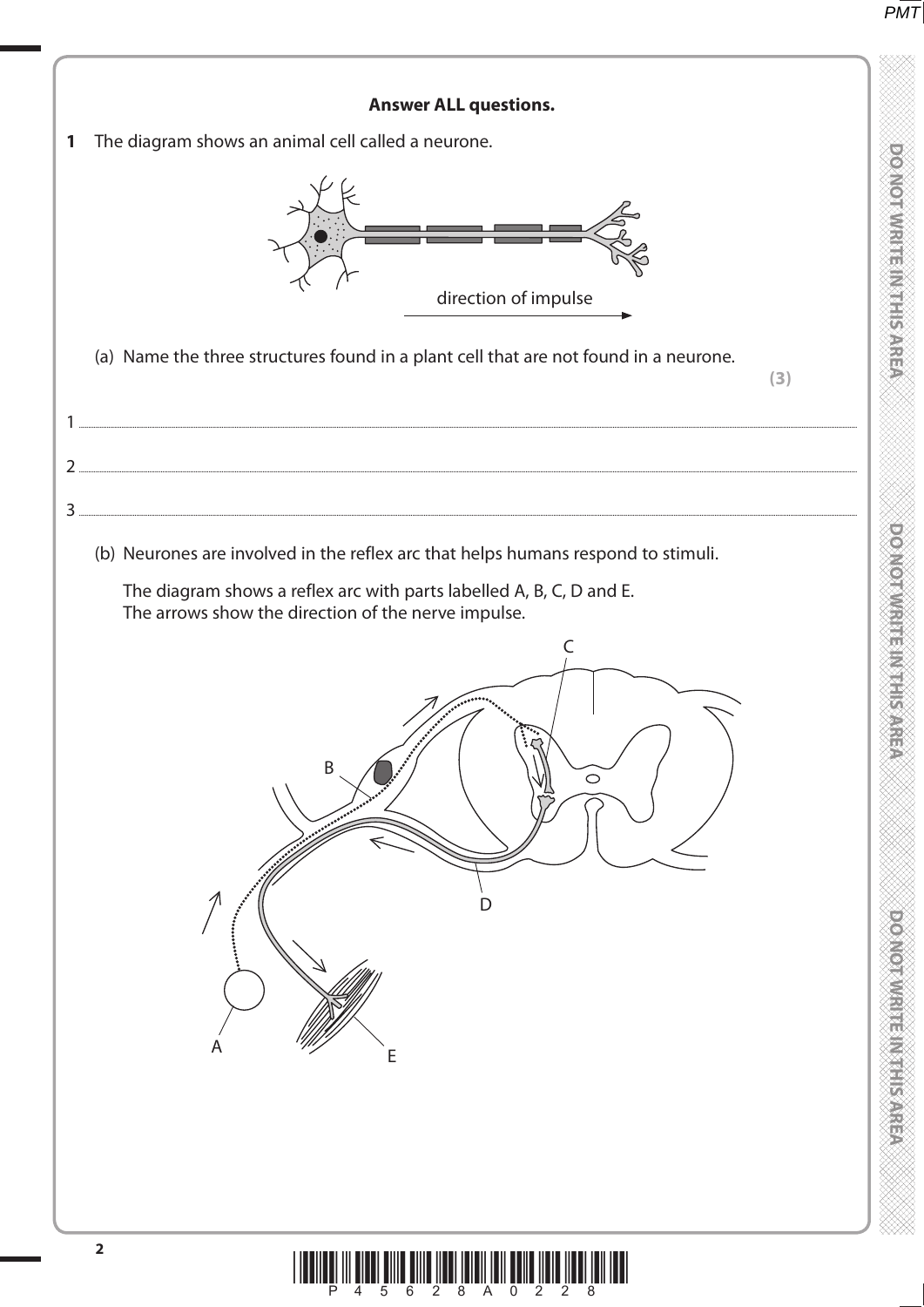

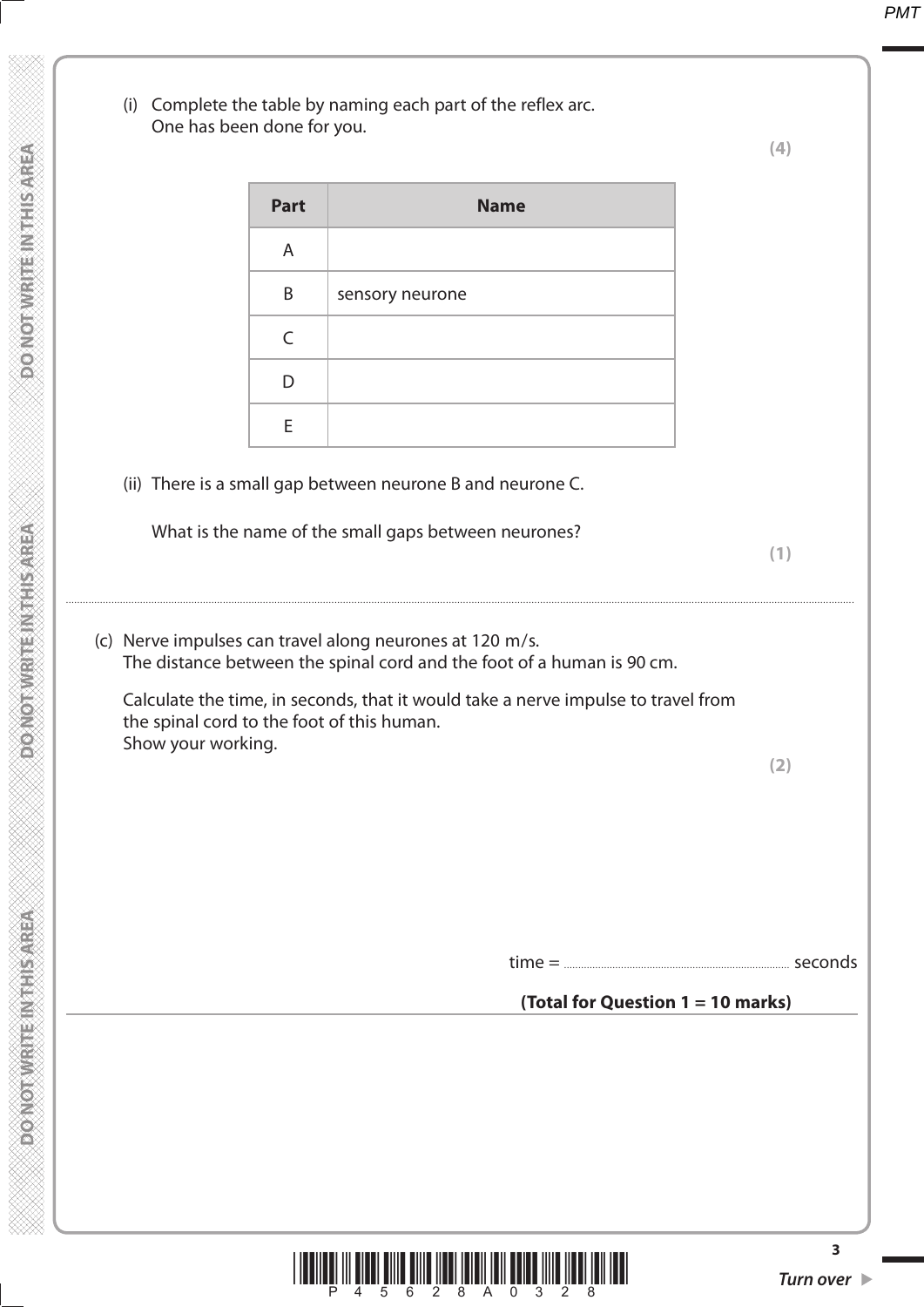

**Monday Communist Property Service**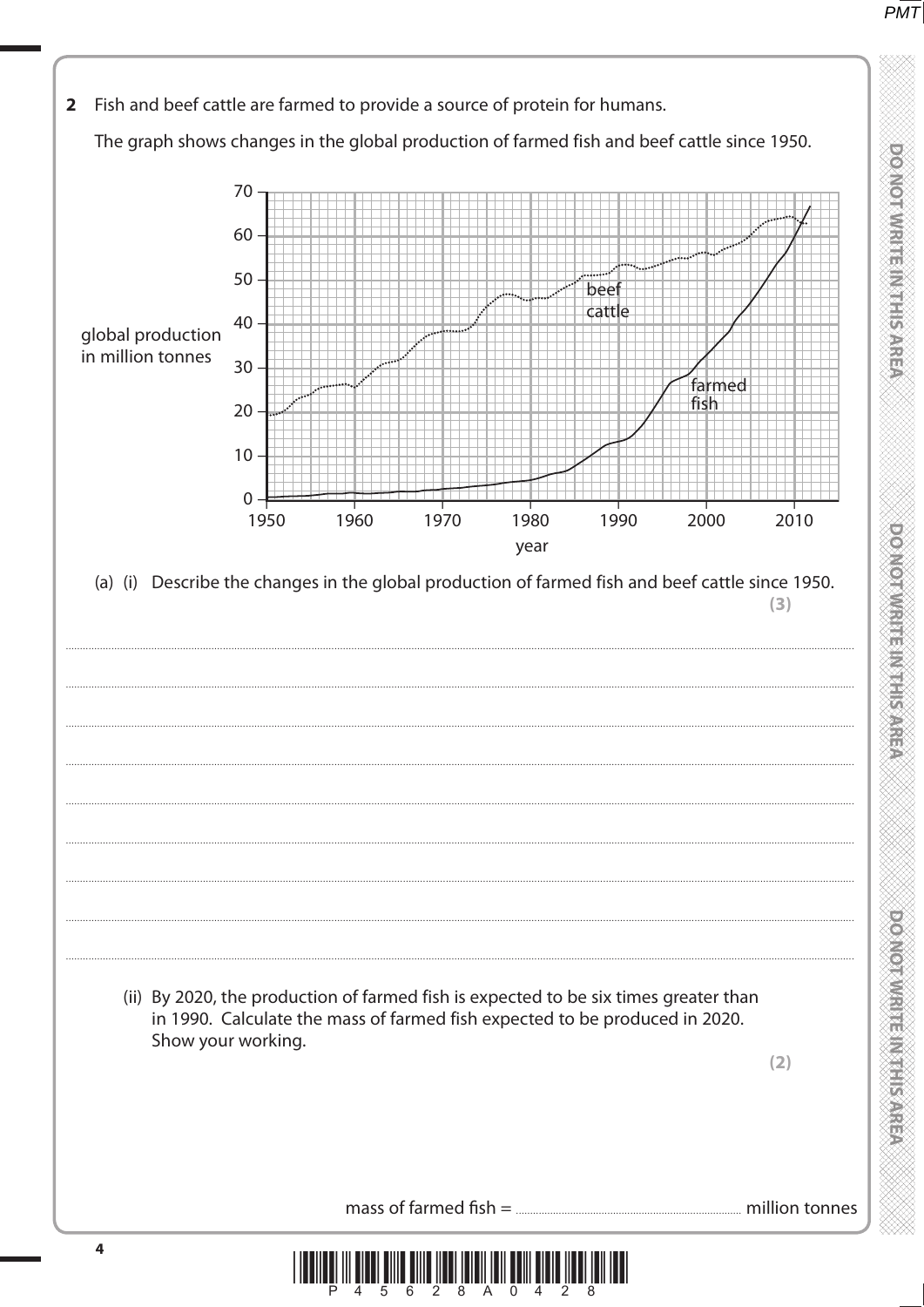| (4) |
|-----|
|     |
|     |
|     |
|     |
|     |
|     |
|     |
|     |

The table lists some protein molecules, the function of each molecule and the place where each molecule is made.

Complete the table by giving the missing information.

 $(6)$ 

| <b>Protein molecule</b> | <b>Function of protein molecule</b> | Place where protein molecule<br>is made |
|-------------------------|-------------------------------------|-----------------------------------------|
| haemoglobin             |                                     | red blood cells                         |
|                         | digest starch                       | salivary gland                          |
| insulin                 |                                     |                                         |
|                         | binds to antigens on pathogens      |                                         |

## (Total for Question 2 = 15 marks)

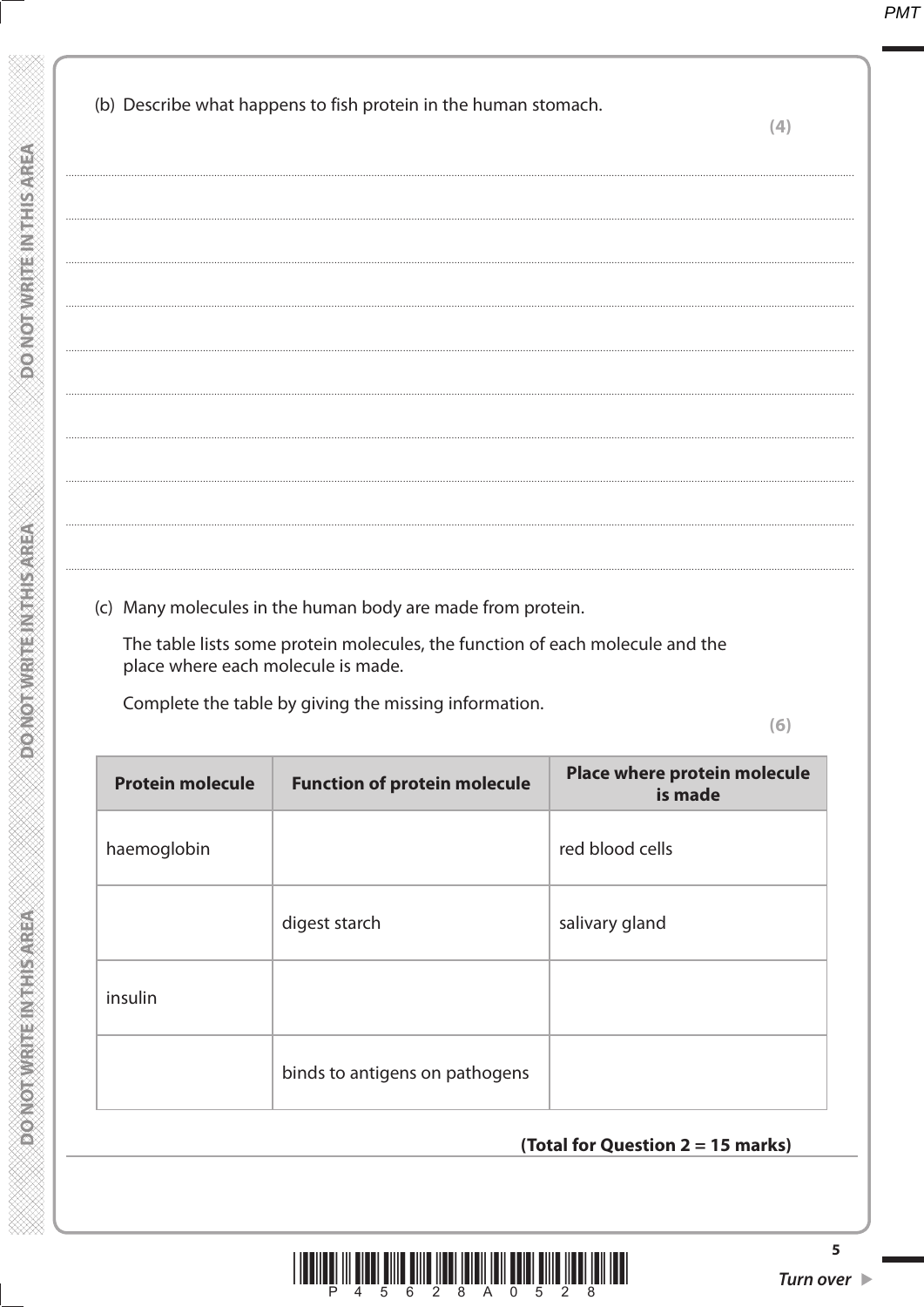**(1)**

**(1)**

- **3** Carbon dioxide, methane and nitrous oxide are all greenhouse gases.
	- (a) (i) Name a source of nitrous oxide.
		- (ii) Name one other greenhouse gas.
	- (b) The table shows the masses of three different greenhouse gases released into the atmosphere in the United Kingdom from 1990 to 2010.

....................................................................................................................................................................................................................................................................................

....................................................................................................................................................................................................................................................................................

|      | Mass of gas released each year in millions of tonnes |         |               |
|------|------------------------------------------------------|---------|---------------|
| Year | carbon dioxide                                       | methane | nitrous oxide |
| 1990 | 590.3                                                | 4.6     | 0.2           |
| 1995 | 566.7                                                | 4.0     | 0.2           |
| 2000 | 550.5                                                | 3.0     | 0.1           |
| 2005 | 552.0                                                | 2.2     | 0.1           |
| 2010 | 496.0                                                | 2.1     | 0.1           |

 (i) Calculate the percentage decrease in the mass of carbon dioxide released between 1990 and 2010. Show your working.

**(2)**

percentage decrease in mass = ............................................................................... %

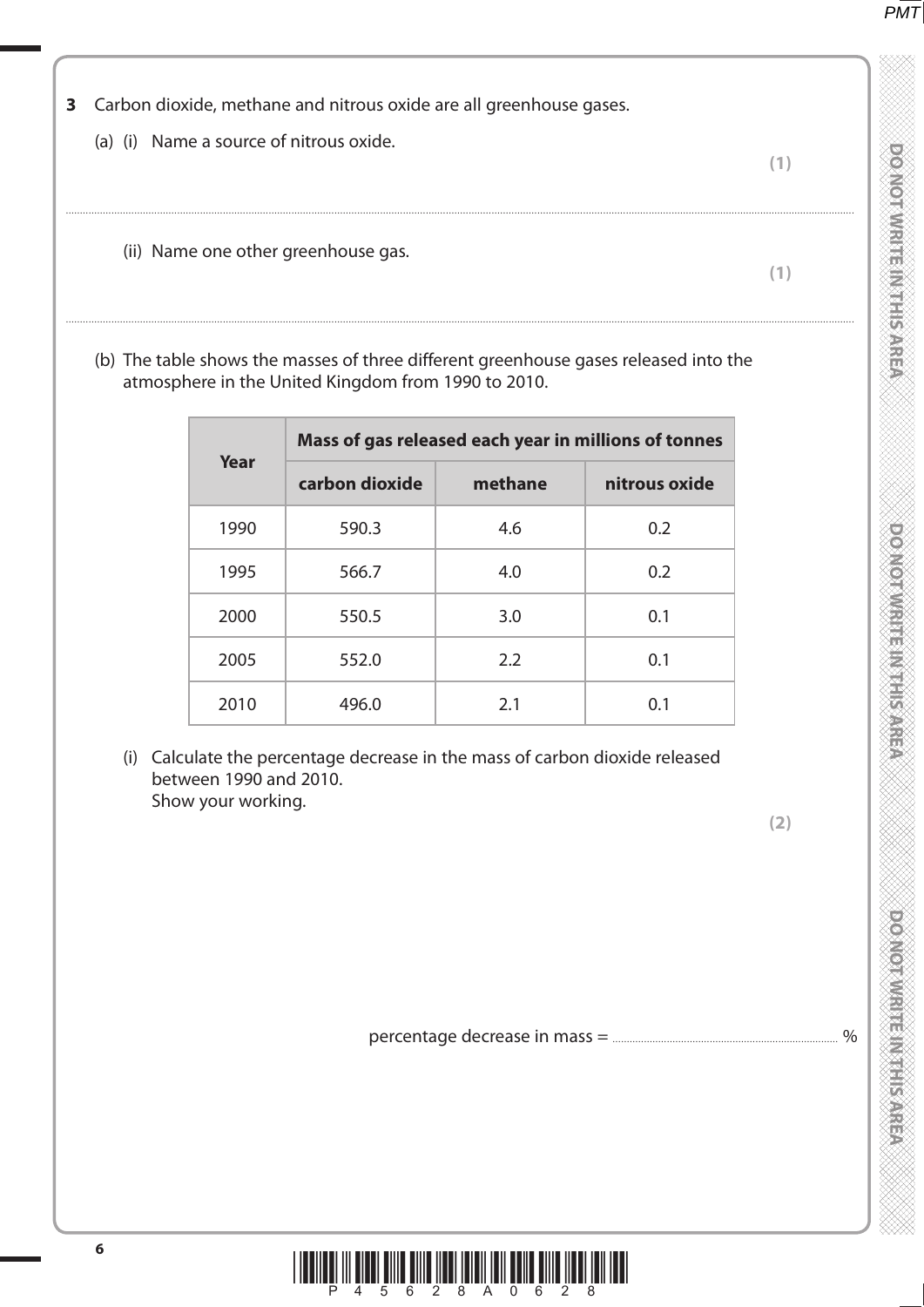(ii) Suggest why the mass of carbon dioxide released has decreased from 1990 to 2010.  $(3)$ **DONOT WRITE IN THIS AREA DOWOTWRITE INTHIS AREA** (iii) Describe the changes in the mass of methane released between 1990 and 2010.  $(2)$ **DO NOT WRITEIN THIS AREA**  $\overline{7}$ 

<u>mi În Millîmê Milîmî Milîmî Milîmî Millîmî Millîmî Millî</u>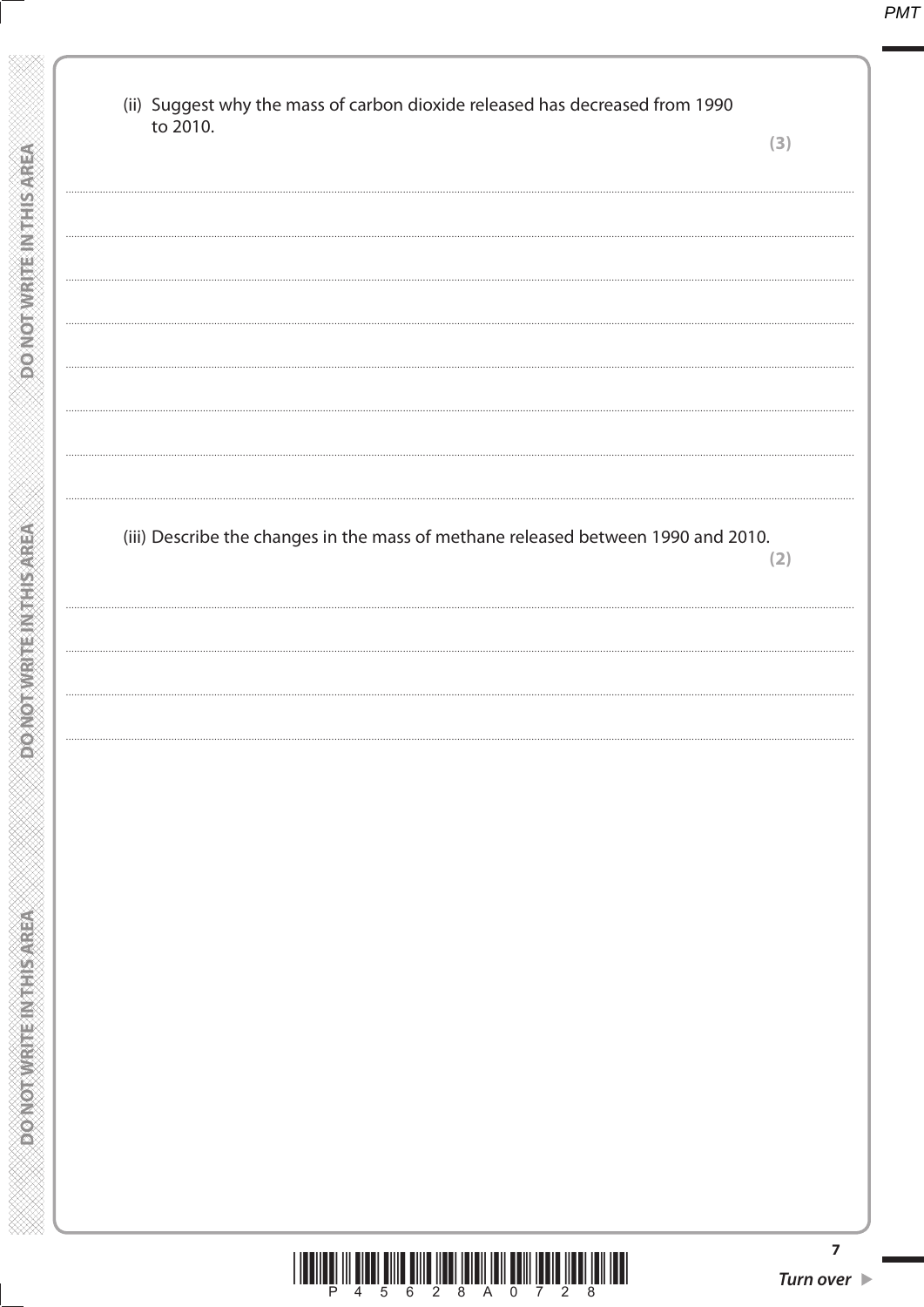| ۹ |  |
|---|--|
|   |  |

| the atmosphere.                   | (5) |
|-----------------------------------|-----|
|                                   |     |
|                                   | .   |
|                                   |     |
|                                   |     |
|                                   |     |
|                                   |     |
|                                   |     |
|                                   |     |
|                                   |     |
|                                   |     |
|                                   |     |
|                                   |     |
|                                   |     |
|                                   |     |
|                                   |     |
|                                   |     |
|                                   |     |
|                                   |     |
|                                   |     |
|                                   |     |
|                                   |     |
| (Total for Question 3 = 14 marks) |     |
|                                   |     |
|                                   |     |
|                                   |     |
|                                   |     |
|                                   |     |
|                                   |     |
|                                   |     |
|                                   |     |
|                                   |     |
|                                   |     |
|                                   |     |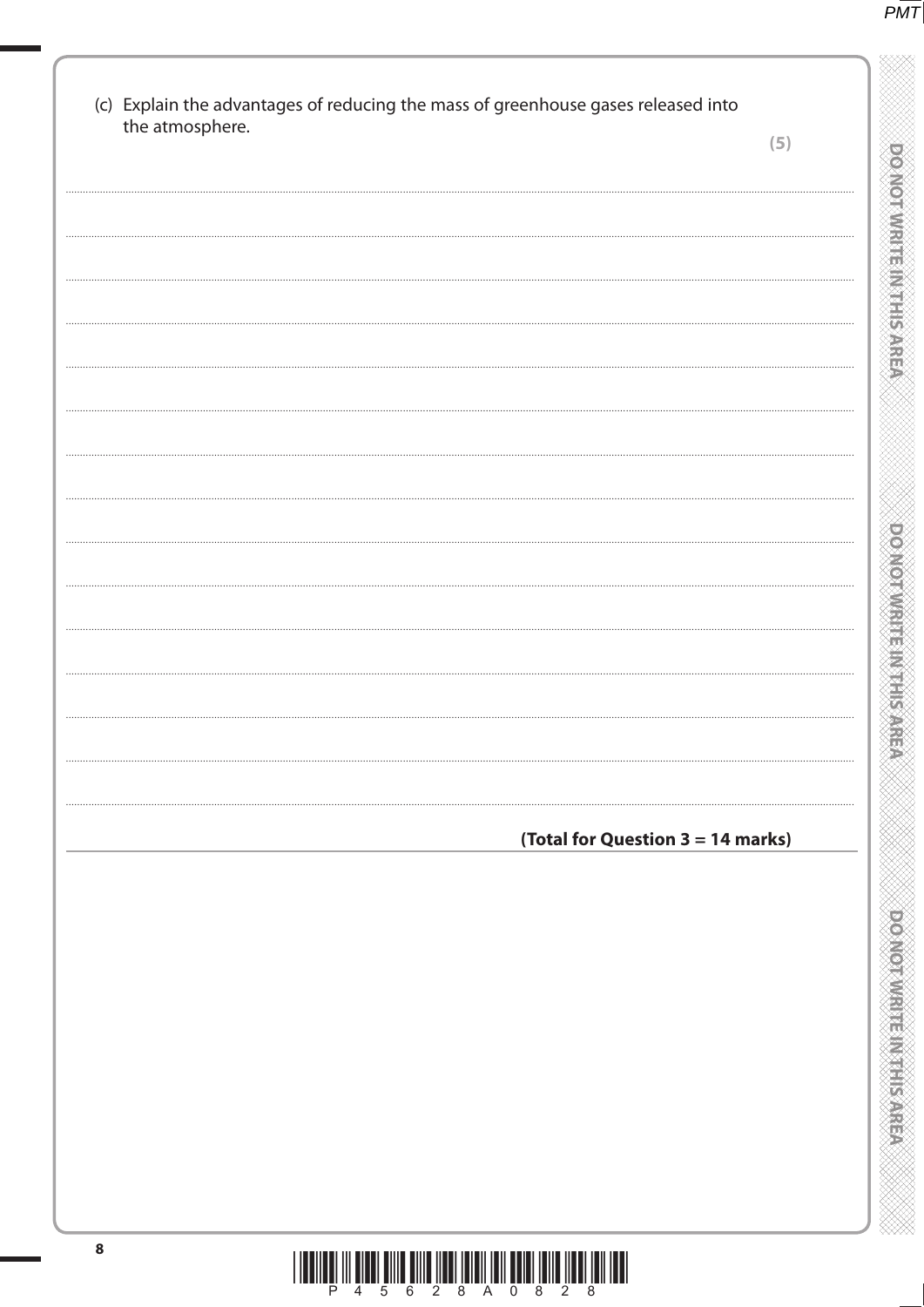



**9**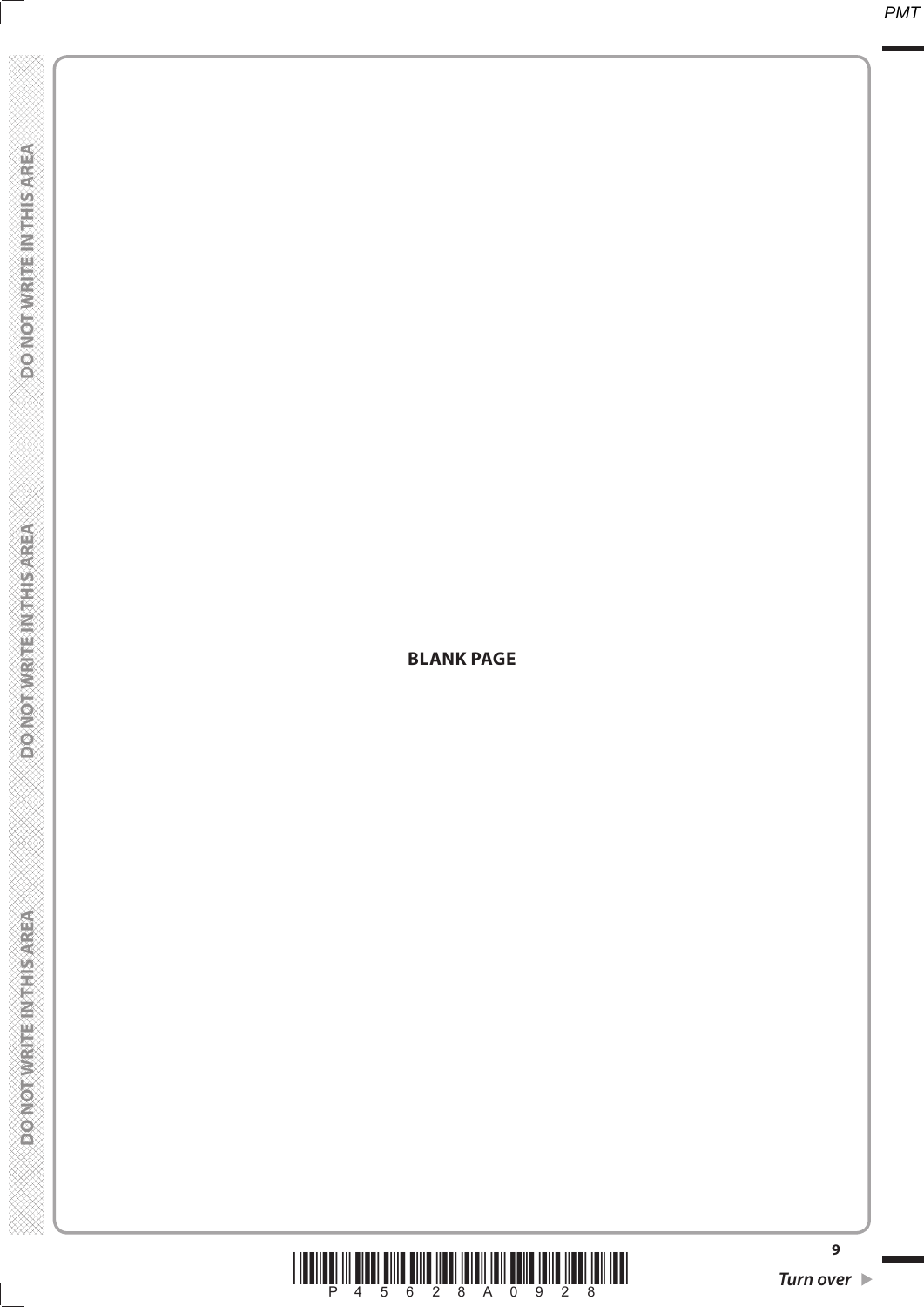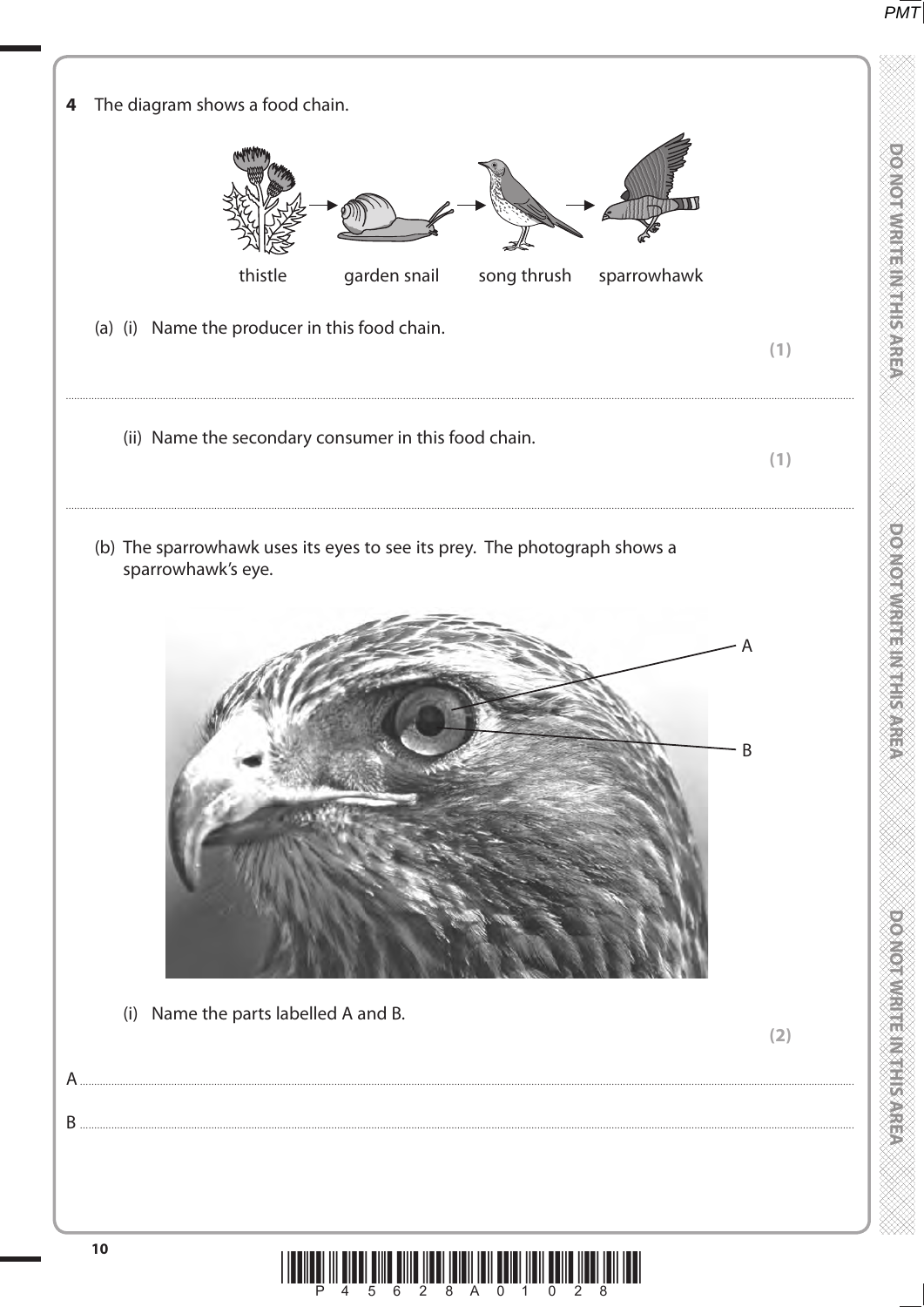**(3)**

 (ii) The table describes other parts of the eye. Complete the table by naming each part that is described.

**Description Name of part of eye** the tough protective outer layer the nerve from the eye to the brain focuses light onto the retina

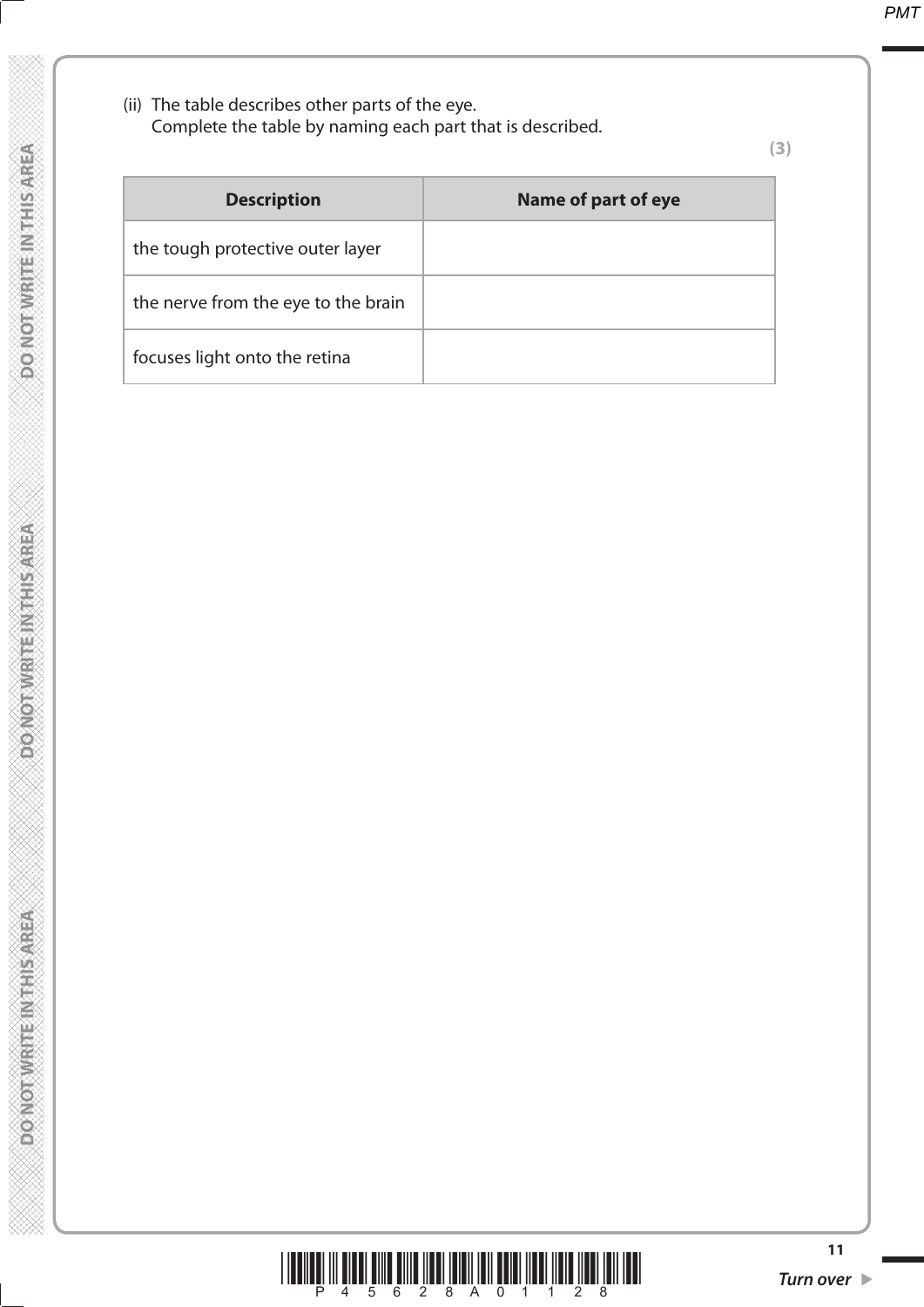

**DO NOT WRITE IN THIS AREA**

**DO NOT WRITER MITHS AREA**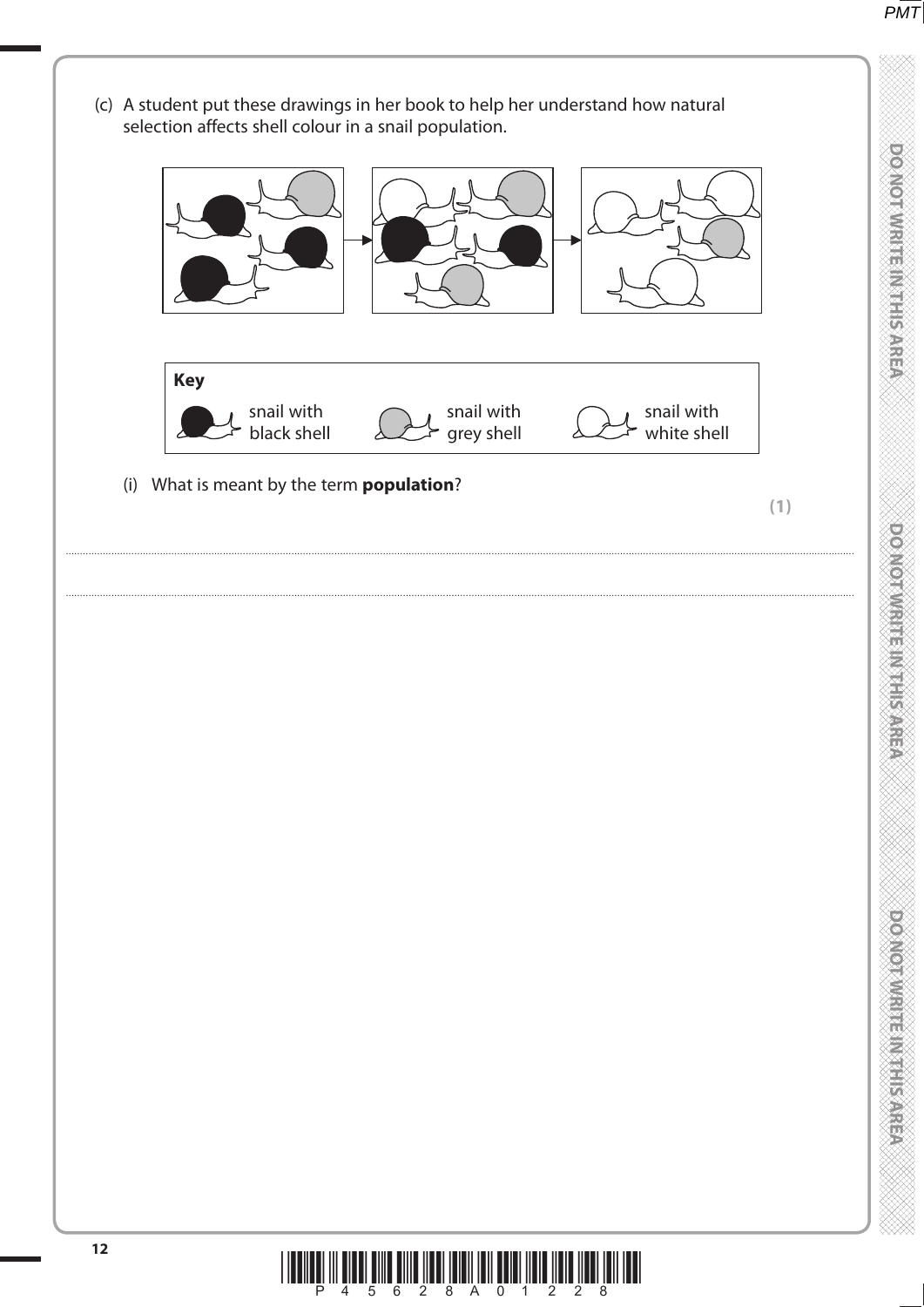|          | (ii) Use the information in the drawings to explain the process of natural selection.                                                                                       | (5)                             |
|----------|-----------------------------------------------------------------------------------------------------------------------------------------------------------------------------|---------------------------------|
|          |                                                                                                                                                                             |                                 |
|          |                                                                                                                                                                             |                                 |
|          |                                                                                                                                                                             |                                 |
|          |                                                                                                                                                                             |                                 |
|          |                                                                                                                                                                             |                                 |
|          |                                                                                                                                                                             |                                 |
|          |                                                                                                                                                                             |                                 |
|          |                                                                                                                                                                             |                                 |
|          |                                                                                                                                                                             |                                 |
|          |                                                                                                                                                                             |                                 |
|          |                                                                                                                                                                             |                                 |
|          |                                                                                                                                                                             |                                 |
|          |                                                                                                                                                                             |                                 |
|          |                                                                                                                                                                             |                                 |
| $\cdots$ |                                                                                                                                                                             |                                 |
|          |                                                                                                                                                                             |                                 |
|          | (Total for Question 4 = 13 marks)                                                                                                                                           |                                 |
|          |                                                                                                                                                                             |                                 |
|          |                                                                                                                                                                             |                                 |
|          |                                                                                                                                                                             |                                 |
|          |                                                                                                                                                                             |                                 |
|          |                                                                                                                                                                             |                                 |
|          |                                                                                                                                                                             |                                 |
|          |                                                                                                                                                                             |                                 |
|          |                                                                                                                                                                             |                                 |
|          |                                                                                                                                                                             |                                 |
|          |                                                                                                                                                                             |                                 |
|          |                                                                                                                                                                             | 13                              |
|          | <u> HELLININ</u><br>$\overline{4}$<br>$\overline{5}$<br>$\overline{6}$<br>$\frac{1}{2}$<br>$\overline{8}$<br>A<br>$\overline{0}$<br>$\overline{3}$<br>$\overline{1}$<br>2 8 | Turn over $\blacktriangleright$ |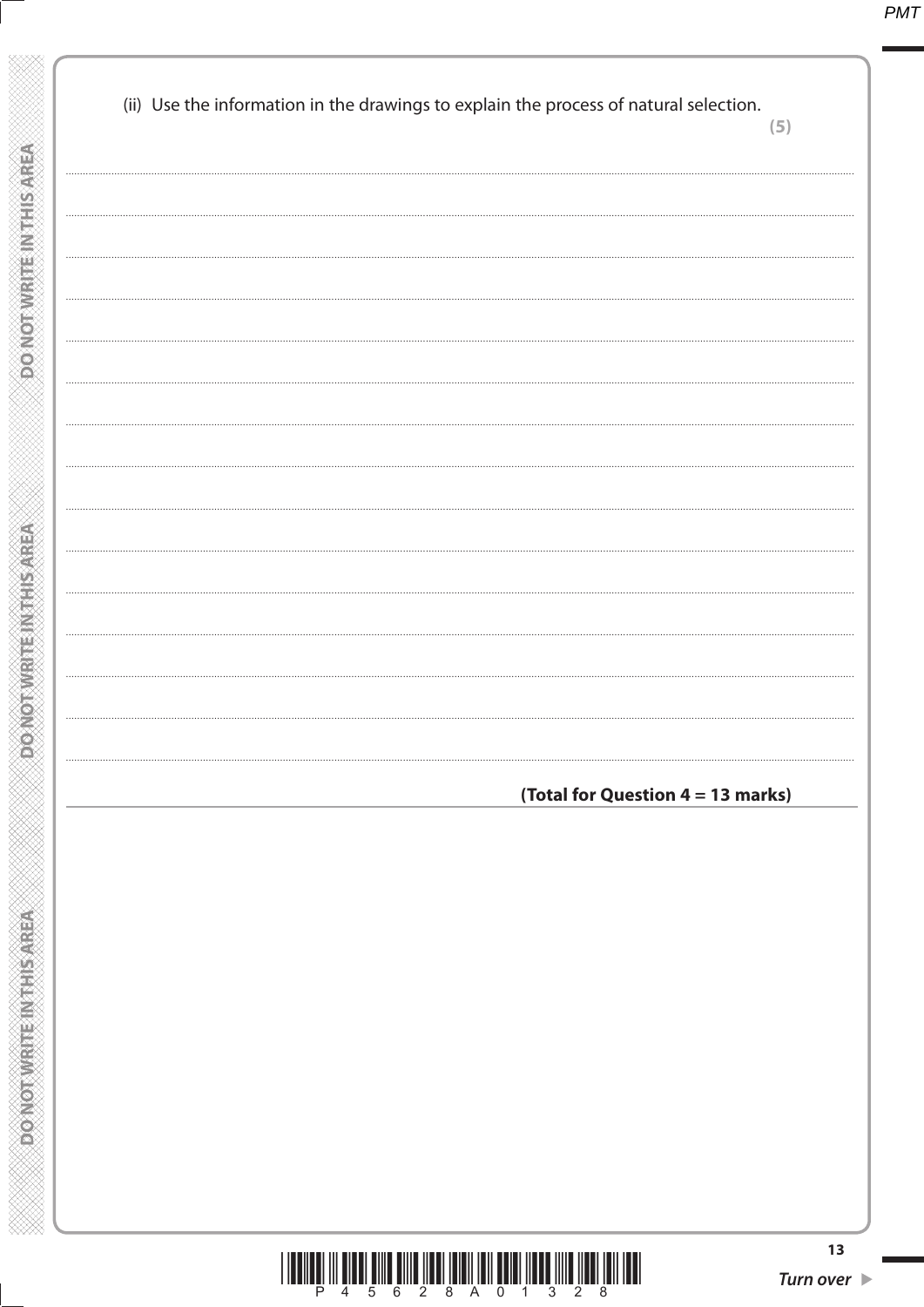RRAND STRAKT STRAKT STRAKT STRAKT STRAKT STRAKT STRAKT.

XXXXX

| 5 | During the cloning of mammals unfertilised eggs are collected from the female.                             |     |
|---|------------------------------------------------------------------------------------------------------------|-----|
|   | These unfertilised eggs are stored in a special nutrient solution before they are fertilised.              |     |
|   | Design an investigation to find the best storage temperature for the survival of the<br>unfertilised eggs. |     |
|   | Your answer should include experimental details and be written in full sentences.                          | (6) |
|   |                                                                                                            |     |
|   |                                                                                                            |     |
|   |                                                                                                            |     |
|   |                                                                                                            |     |
|   |                                                                                                            |     |
|   |                                                                                                            |     |
|   |                                                                                                            |     |
|   |                                                                                                            |     |
|   |                                                                                                            |     |
|   |                                                                                                            |     |
|   |                                                                                                            |     |
|   |                                                                                                            |     |
|   |                                                                                                            |     |
|   |                                                                                                            |     |
|   |                                                                                                            |     |
|   |                                                                                                            |     |
|   |                                                                                                            |     |
|   |                                                                                                            |     |
|   |                                                                                                            |     |
|   |                                                                                                            |     |
|   |                                                                                                            |     |
|   | (Total for Question 5 = 6 marks)                                                                           |     |
|   |                                                                                                            |     |

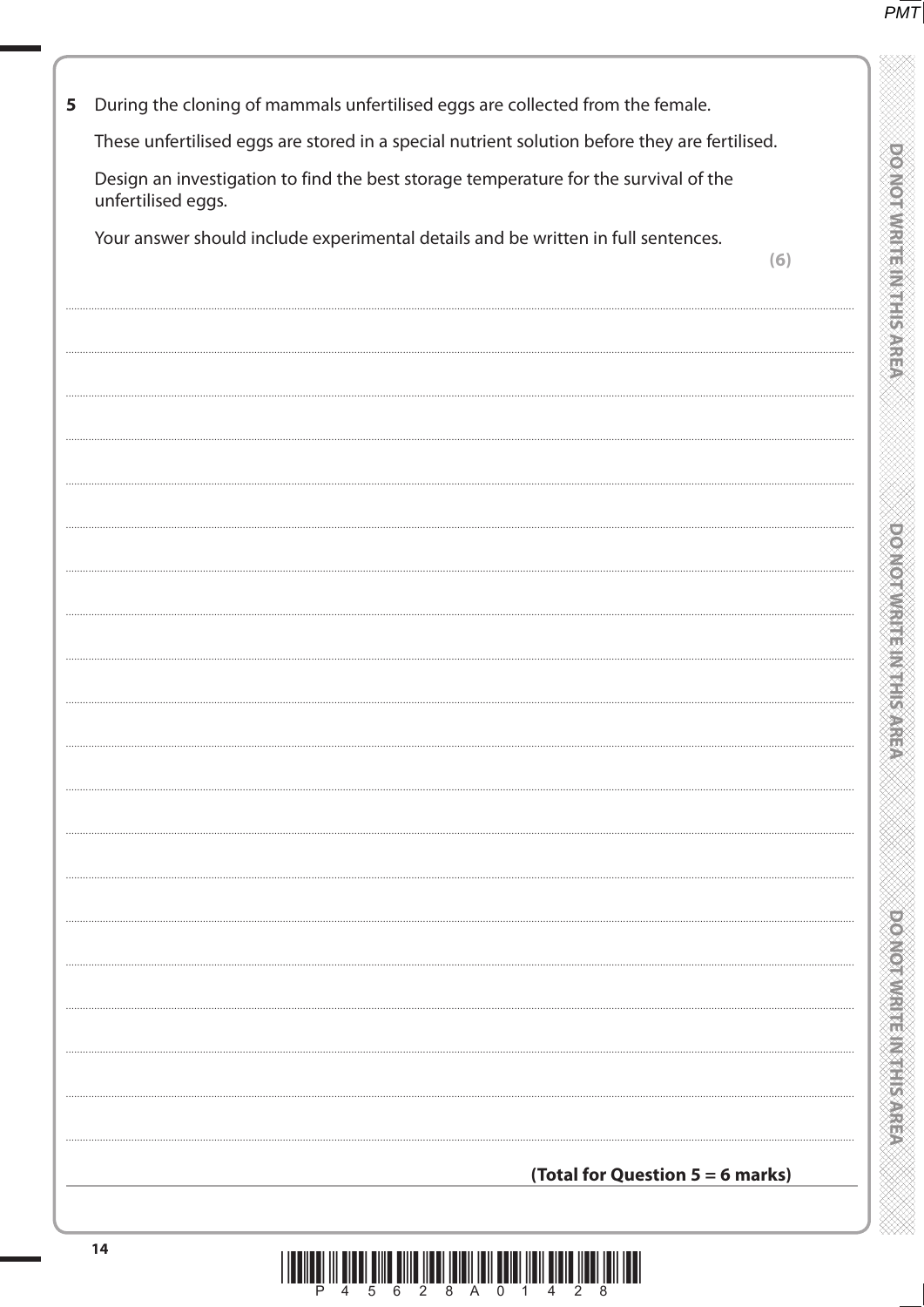

P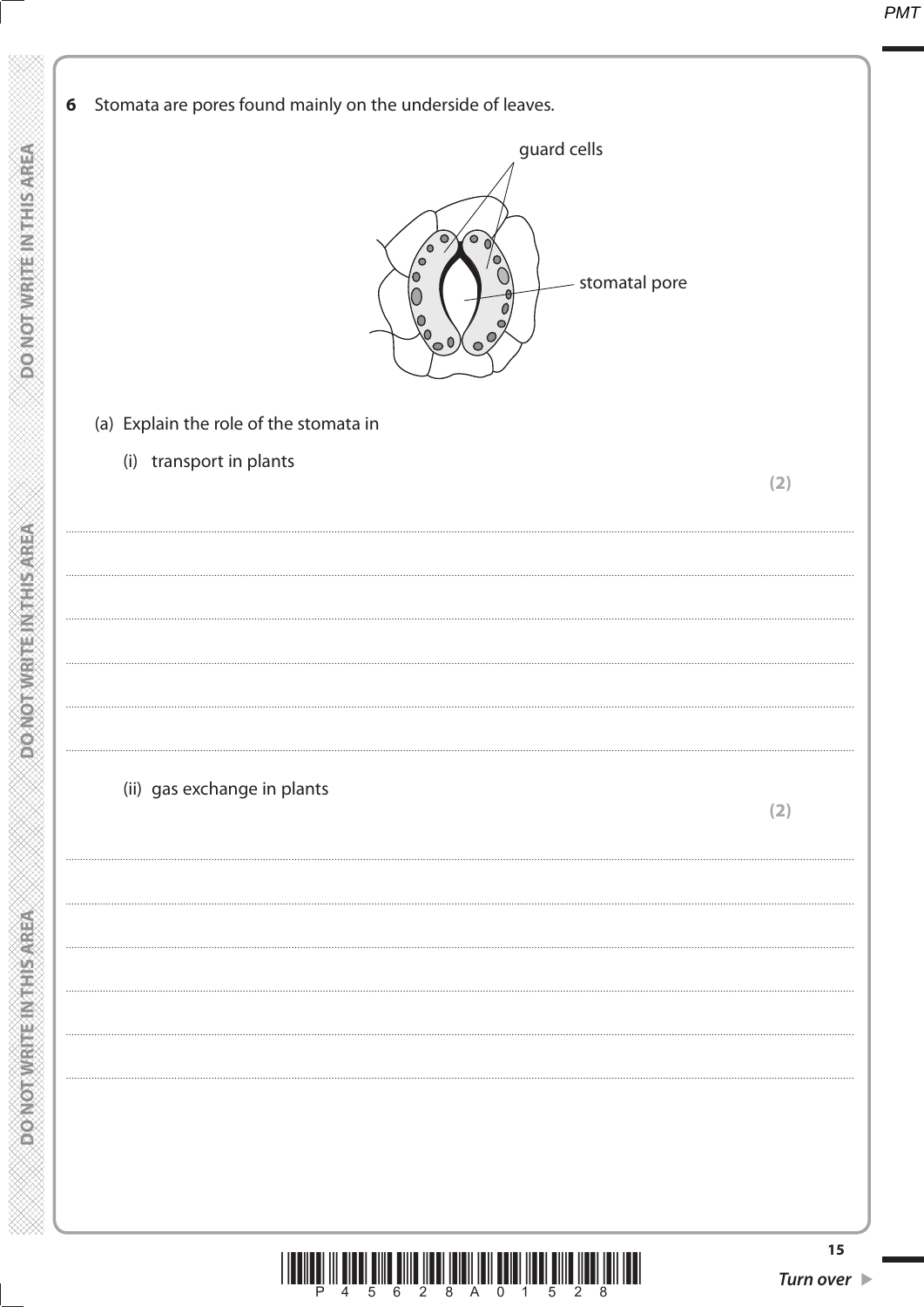**DO NOT WRITE IN THIS AREA**

DOMOTWRITE IN THIS AREA

**DO NOT WRITE IN THIS AREA** 

**DOMOTIVISTIC MERICAN SARRA** 

**DO NOT WRITE IN THIS AREA**

**DO NOT WRITER MITHS AREA** 

(b) An experiment is carried out to examine the effect of the size of stomatal pores on the rate of transpiration.

| The data were collected in still air and in moving air. |  |
|---------------------------------------------------------|--|

| <b>Size of stomatal</b> | rate of transpiration in mg / $m2$ / s |            |
|-------------------------|----------------------------------------|------------|
| pore in um              | still air                              | moving air |
| 0                       | 0                                      | 0          |
| $\overline{4}$          | 22                                     | 38         |
| 8                       | 46                                     | 140        |
| 12                      | 48                                     | 165        |
| 16                      | 50                                     | 210        |
| 20                      | 50                                     | 248        |
| 24                      | 50                                     | 264        |

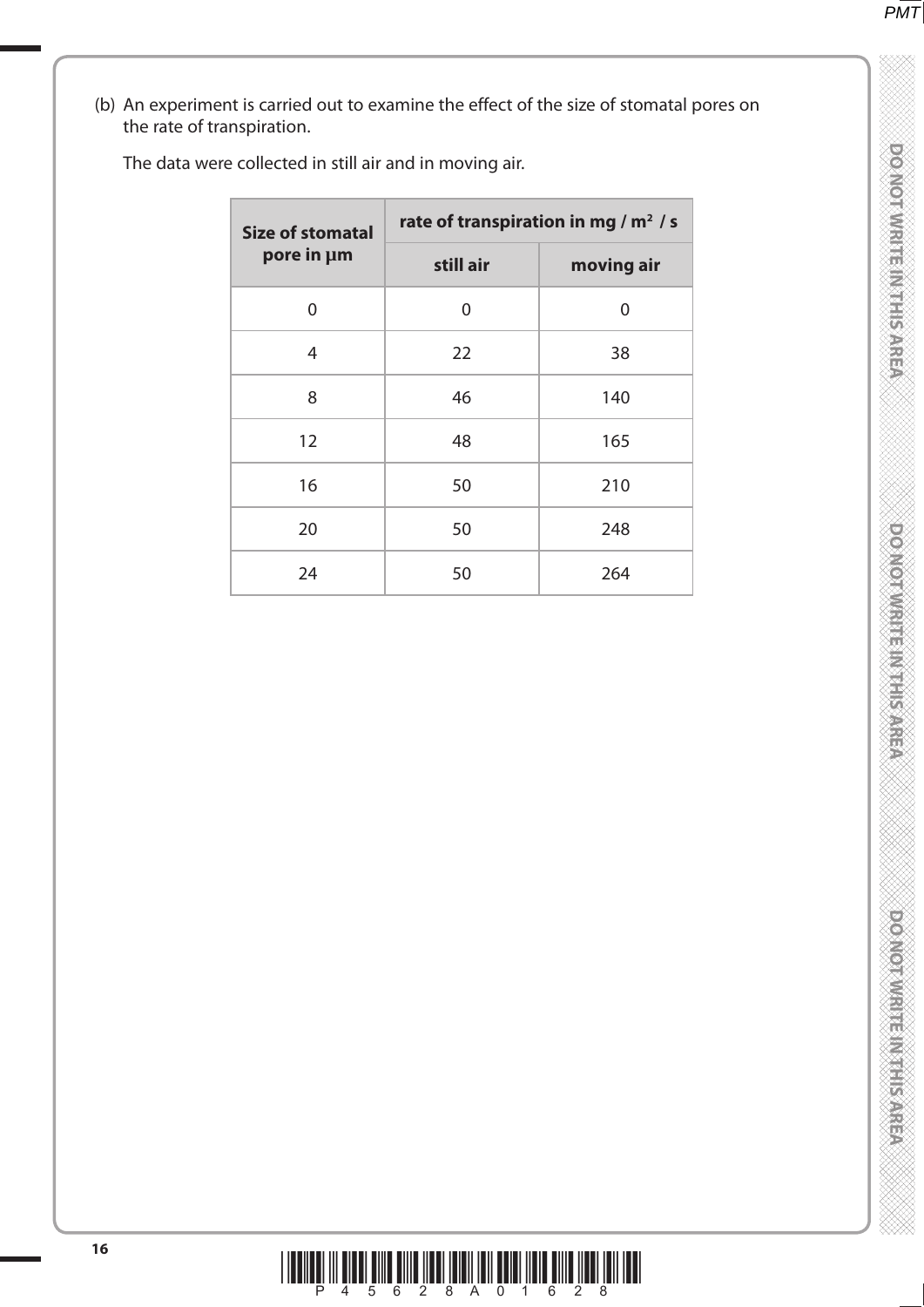(i) Plot a graph to show the effect of stomatal pore size on transpiration rate in still and moving air. Use a ruler to join your points with straight lines.  $(6)$ (ii) Use the graph to compare the effect of increasing stomatal pore size on transpiration rate in still and moving air.  $(2)$ 

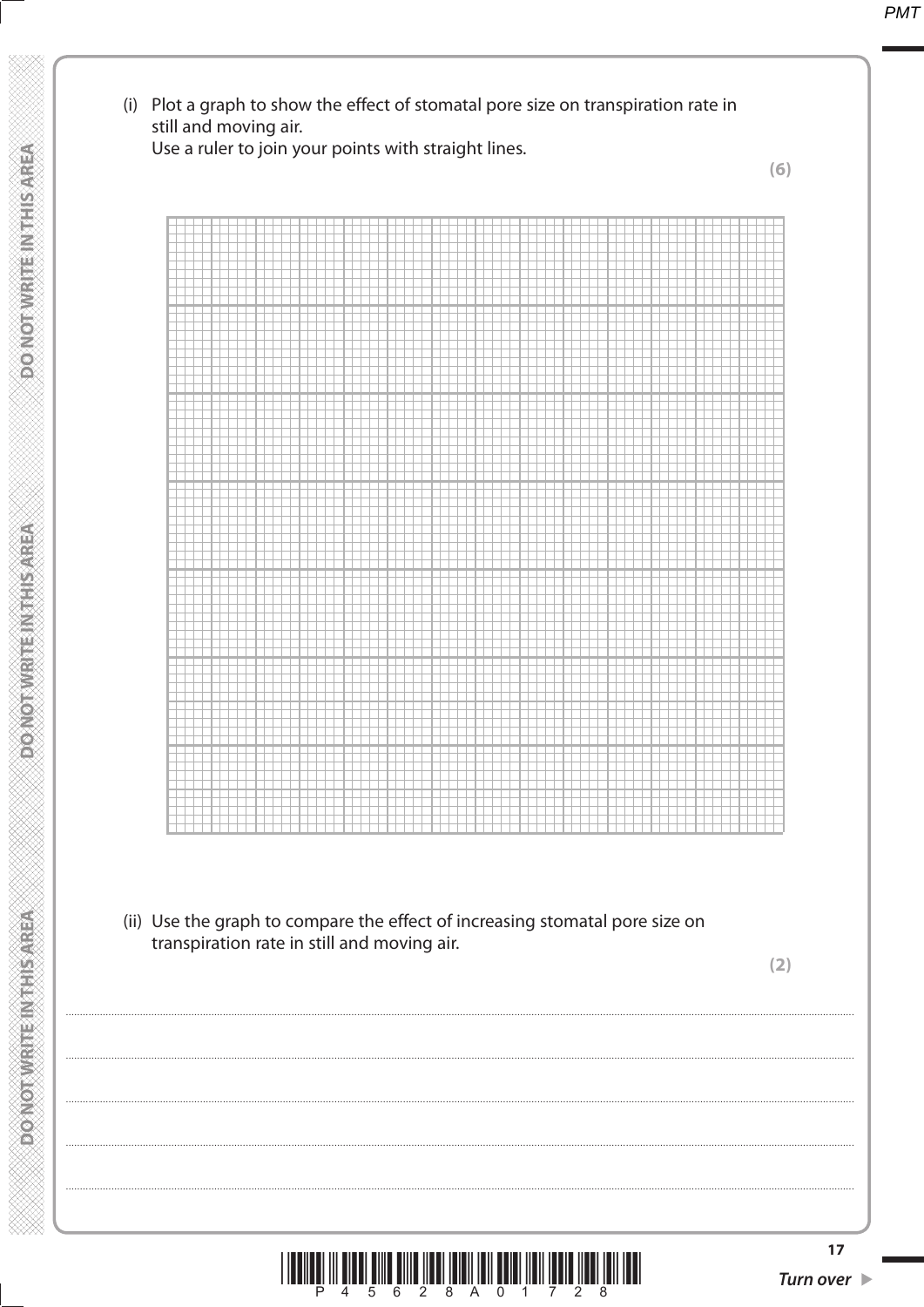|        | (iii) Explain the effect that moving air has on transpiration rate. | (3) |
|--------|---------------------------------------------------------------------|-----|
|        |                                                                     |     |
|        |                                                                     |     |
|        |                                                                     |     |
|        | (Total for Question 6 = 15 marks)                                   |     |
|        |                                                                     |     |
|        |                                                                     |     |
|        |                                                                     |     |
|        |                                                                     |     |
|        |                                                                     |     |
|        |                                                                     |     |
|        |                                                                     |     |
|        |                                                                     |     |
|        |                                                                     |     |
| $18\,$ |                                                                     |     |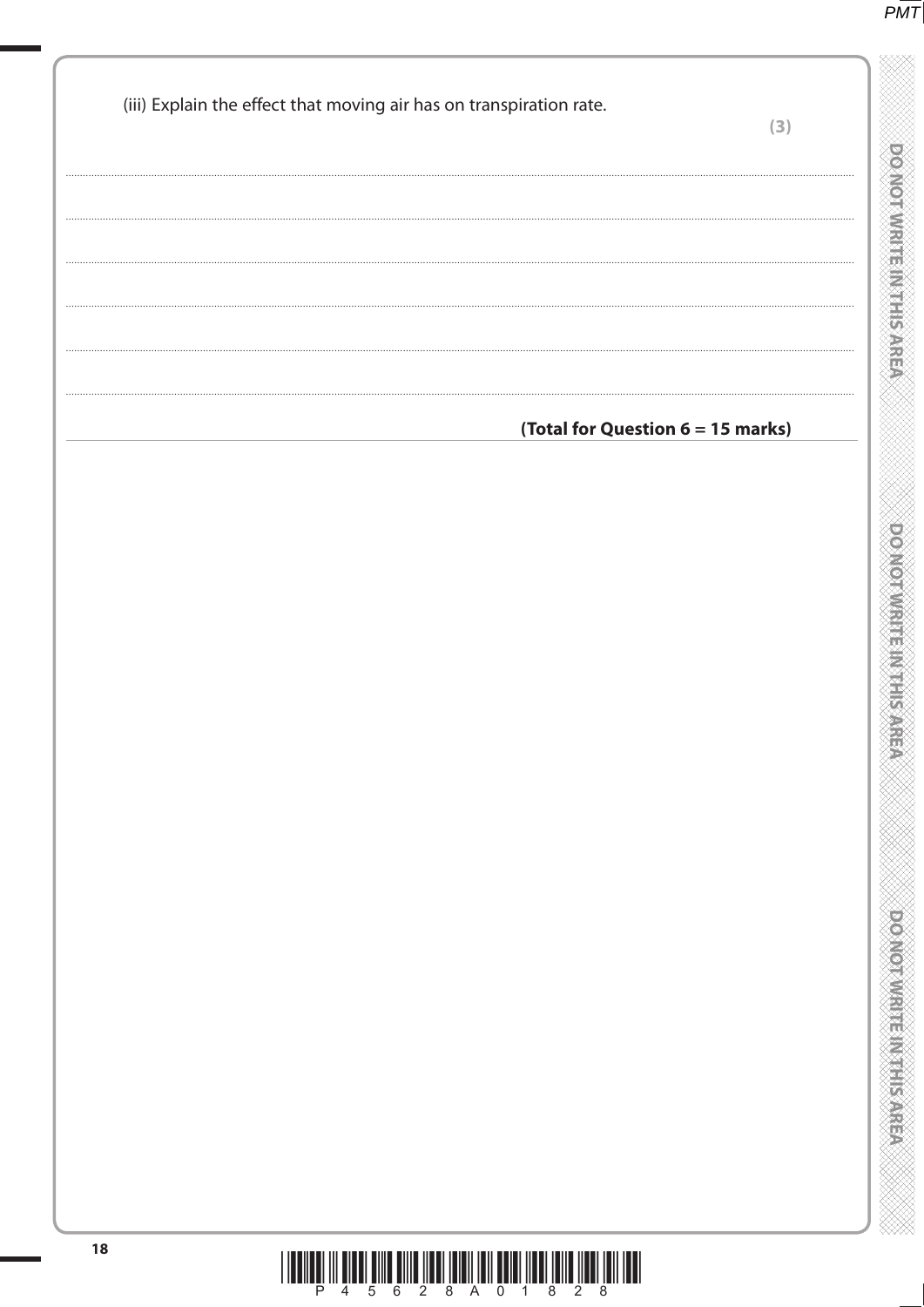| The passage describes tissue culture in plants.<br>7<br>Complete the passage by writing a suitable word or words in each of the spaces.<br>(10)<br>Plant scientists use the technique of micropropagation to produce large numbers of genetically |  |
|---------------------------------------------------------------------------------------------------------------------------------------------------------------------------------------------------------------------------------------------------|--|
|                                                                                                                                                                                                                                                   |  |
|                                                                                                                                                                                                                                                   |  |
|                                                                                                                                                                                                                                                   |  |
|                                                                                                                                                                                                                                                   |  |
|                                                                                                                                                                                                                                                   |  |
|                                                                                                                                                                                                                                                   |  |
|                                                                                                                                                                                                                                                   |  |
|                                                                                                                                                                                                                                                   |  |
|                                                                                                                                                                                                                                                   |  |
|                                                                                                                                                                                                                                                   |  |
| This medium needs to contain <b>Election</b> 2008 10 million 2015 10 million 2016 10 million 2016 10 million 2016 10 million 2016                                                                                                                 |  |
| with energy. It also contains mineral ions such as magnesium for                                                                                                                                                                                  |  |
|                                                                                                                                                                                                                                                   |  |
| for amino acids. The advantages of micropropagation include the ability to produce                                                                                                                                                                |  |
|                                                                                                                                                                                                                                                   |  |
|                                                                                                                                                                                                                                                   |  |
|                                                                                                                                                                                                                                                   |  |
| (Total for Question 7 = 10 marks)                                                                                                                                                                                                                 |  |

**DO NOT WRITE IN THIS AREA DO NOT WRITE IN THIS AREA DO NOT WRITE IN THIS AREA**

**A SHEET MEETING AND TO A SHEET** 

**DONOTWRITEIN THIS AREA** 

**DO NOT WRITE IN THIS AREA** 

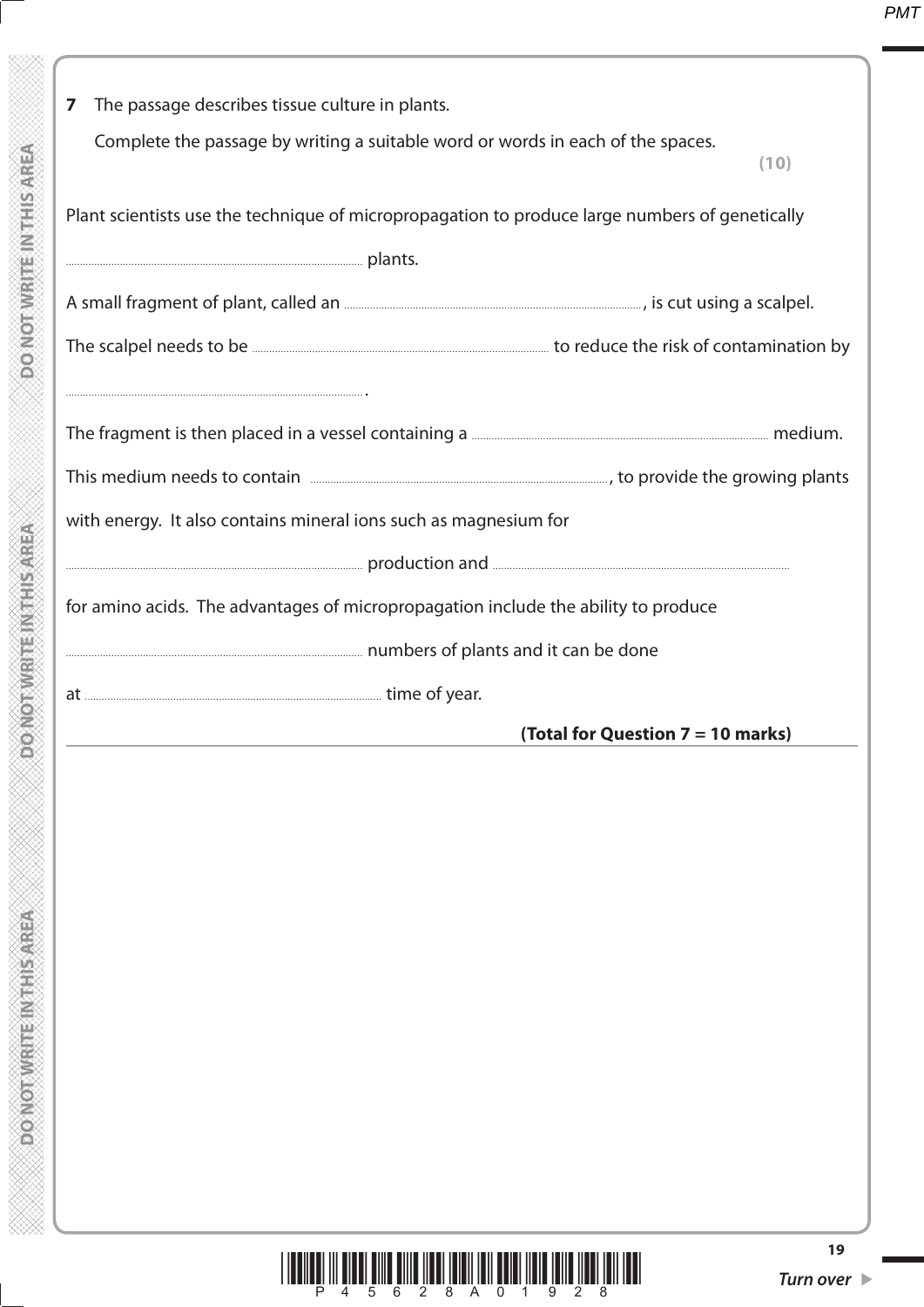**8** (a) An experiment was carried out to look at the effect of exercise on heart rate.

The experimental results were collected from a group of children, both boys and girls.

The children's heart rate was measured three times.

- at rest
- just before exercise (in anticipation of exercise)
- immediately after carrying out one minute of exercise

|                       | Heart rate in beats per minute |                      |                |
|-----------------------|--------------------------------|----------------------|----------------|
|                       | at rest                        | just before exercise | after exercise |
| Henry                 | 72                             | 76                   | 87             |
| Megan                 | 116                            | 120                  | 175            |
| Laura                 | 79                             | 84                   | 96             |
| David                 | 97                             | 99                   | 100            |
| John                  | 90                             | 93                   | 176            |
| Michael               | 67                             | 75                   | 132            |
| Sarah                 | 115                            | 116                  | 176            |
| Claire                | 82                             | 83                   | 141            |
| Rosanna               | 95                             | 98                   | 113            |
| Rachel                | 82                             | 87                   | 136            |
| Hattie                | 77                             | 82                   | 96             |
| Rosie                 | 105                            | 110                  | 153            |
| Alex                  | 79                             | 82                   | 90             |
| Katheryn              | 99                             | 102                  | 152            |
| Rebecca               | 82                             | 89                   | 156            |
| Siobhan               | 87                             | 94                   | 170            |
| Mark                  | 82                             | 94                   | 128            |
| <b>Thomas</b>         | 98                             | 76                   | 172            |
| Lougie                | 80                             | 92                   | 132            |
| Richard               | 95                             | 115                  | 141            |
| <b>Average (mean)</b> | 89                             | 93                   |                |

**DO NOT WRITE IN THIS AREA** 

DOMOTIVISTIC METRICAREA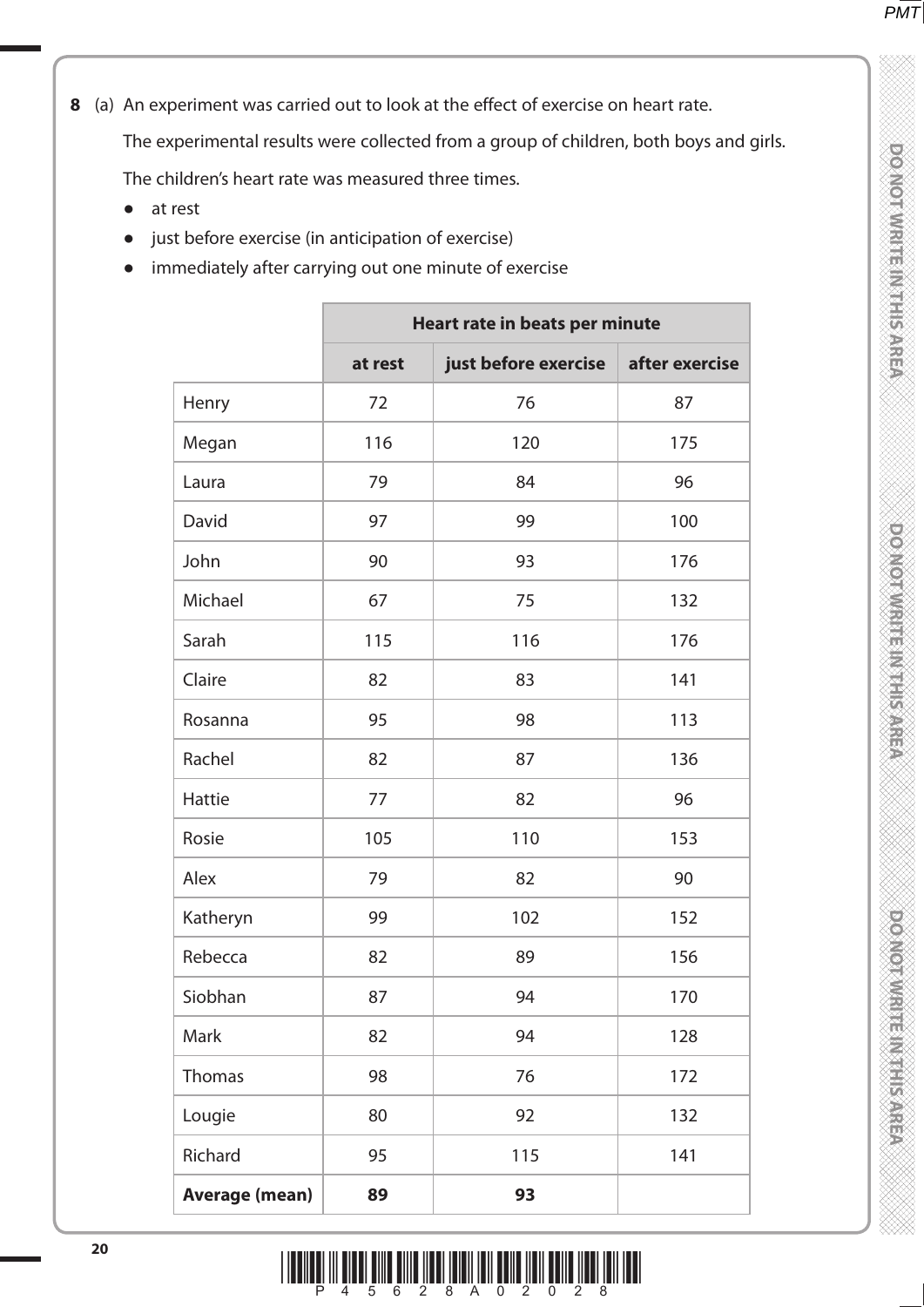| (i) Calculate the average (mean) for the student data after exercise.<br>Show your working.      | (2) |
|--------------------------------------------------------------------------------------------------|-----|
|                                                                                                  |     |
|                                                                                                  |     |
|                                                                                                  |     |
| (ii) Name the child with an anomalous result in the data for heart rate just before<br>exercise. |     |
|                                                                                                  | (1) |
|                                                                                                  |     |
| (iii) Suggest why the mean value of heart rate just before exercise is different to              |     |
| the mean value at rest.                                                                          | (2) |
|                                                                                                  |     |
|                                                                                                  |     |
|                                                                                                  |     |
|                                                                                                  |     |
|                                                                                                  |     |
| (iv) Name two variables that should be controlled in this experiment.                            | (2) |
|                                                                                                  |     |
|                                                                                                  |     |
|                                                                                                  |     |
|                                                                                                  |     |
|                                                                                                  |     |
|                                                                                                  |     |
|                                                                                                  |     |
|                                                                                                  |     |
|                                                                                                  |     |
|                                                                                                  |     |

**DO NOT WRITE IN THIS AREA** 

**DONOT WRITEIN THIS AREA** 

**ASSAM AND MANAGEMENT**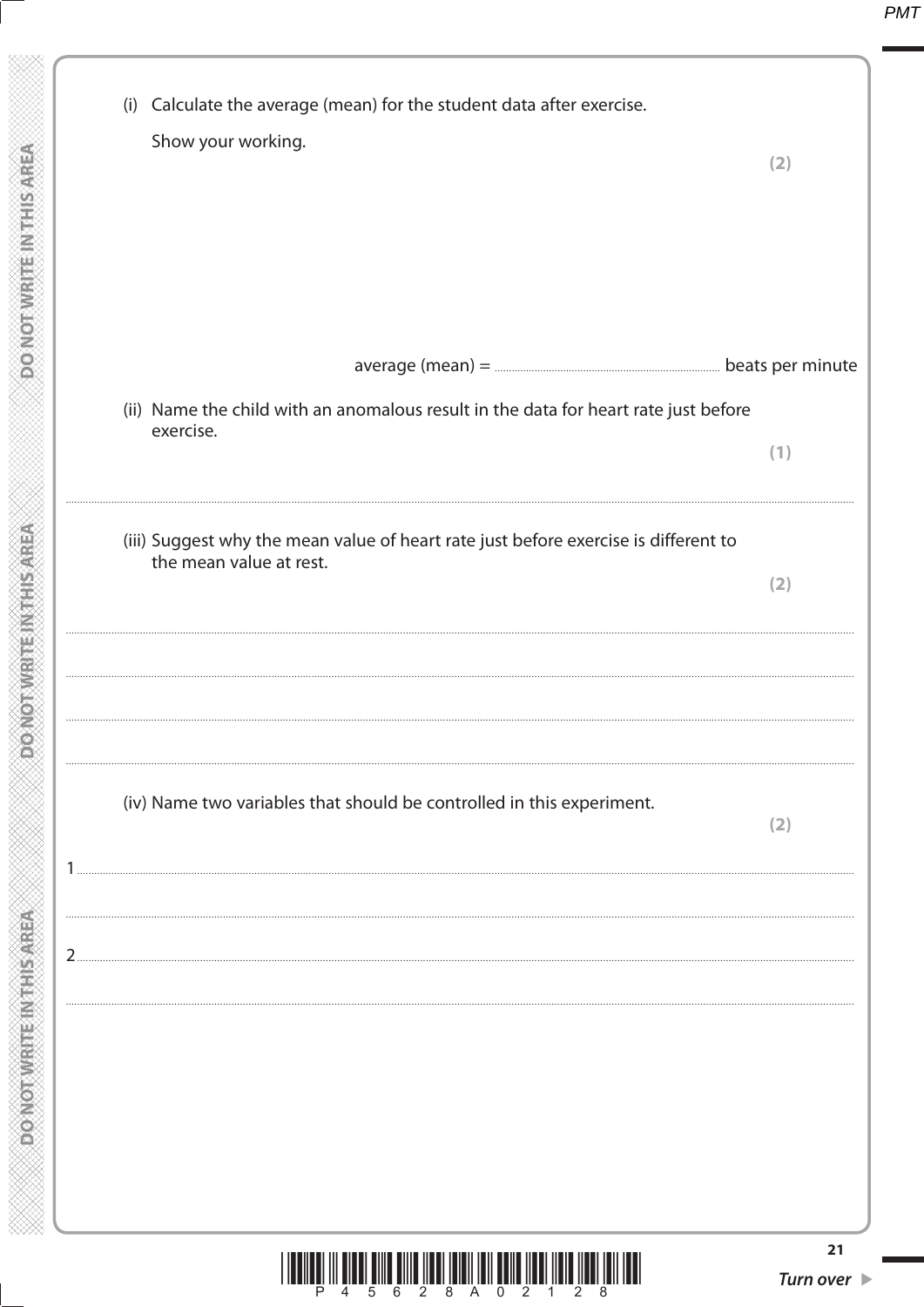| Suggest why a low heart rate has developed in these people. |                                   |
|-------------------------------------------------------------|-----------------------------------|
|                                                             | (4)                               |
|                                                             |                                   |
|                                                             |                                   |
|                                                             |                                   |
|                                                             |                                   |
|                                                             |                                   |
|                                                             |                                   |
|                                                             |                                   |
|                                                             |                                   |
|                                                             |                                   |
|                                                             |                                   |
|                                                             |                                   |
|                                                             |                                   |
|                                                             |                                   |
|                                                             |                                   |
|                                                             | (Total for Question 8 = 11 marks) |
|                                                             |                                   |
|                                                             |                                   |
|                                                             |                                   |
|                                                             |                                   |
|                                                             |                                   |
|                                                             |                                   |
|                                                             |                                   |
|                                                             |                                   |
|                                                             |                                   |
|                                                             |                                   |
|                                                             |                                   |
|                                                             |                                   |
|                                                             |                                   |
|                                                             |                                   |
|                                                             |                                   |
|                                                             |                                   |
|                                                             |                                   |
|                                                             |                                   |
|                                                             |                                   |
|                                                             |                                   |
|                                                             |                                   |
|                                                             |                                   |
|                                                             |                                   |
|                                                             |                                   |
|                                                             |                                   |
|                                                             |                                   |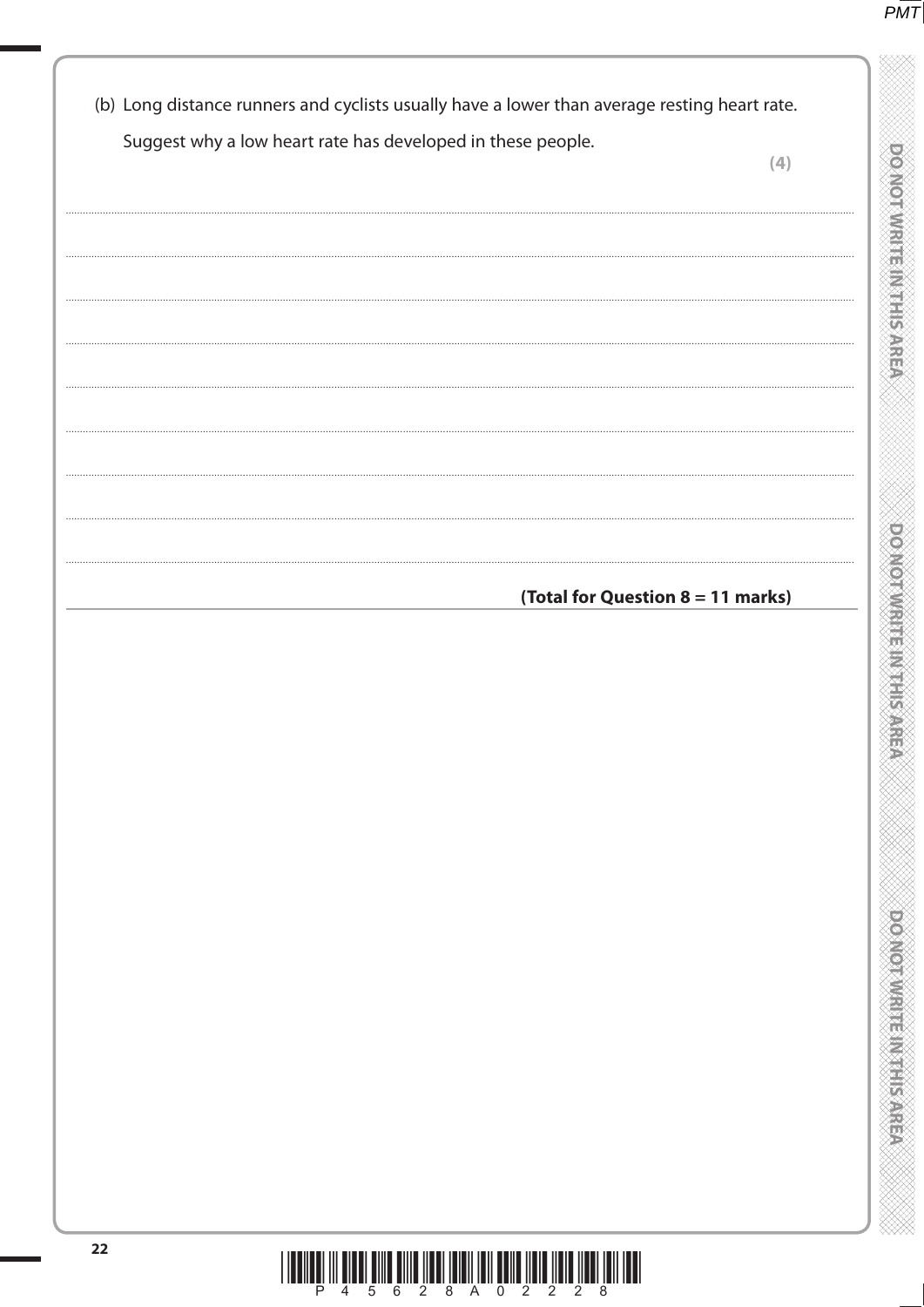**9** (a) The table shows features found in three groups of living organisms. Complete the table using a tick  $(v)$  to show that the group of living organisms shows the feature and a cross  $(x)$  if the feature is absent. **(4) Group Feature Cell wall Plasmid Cytoplasm Nucleus** bacteria and the set of the set of the set of the set of the set of the set of the set of the set of the set o fungi |  $\sqrt{2}$ protoctists  $\mathbf{x}$   $\mathbf{x}$ (b) Some bacteria, fungi and protoctists are pathogens. (i) Name another type of pathogen. **(1)** .................................................................................................................................................................................................................................................................................... (ii) Give an example of a disease caused by a protoctist. **(1)** .................................................................................................................................................................................................................................................................................... **(Total for Question 9 = 6 marks)**

**DO NOT WRITE IN THIS AREA DO NOT WRITE IN THIS AREA DO NOT WRITE IN THIS AREA**

**MERINE IN A REPORT OF A RIGHT** 

**PONOT WRITEINTHIS AREA** 

**DONOT WRITE IN THIS AREA** 

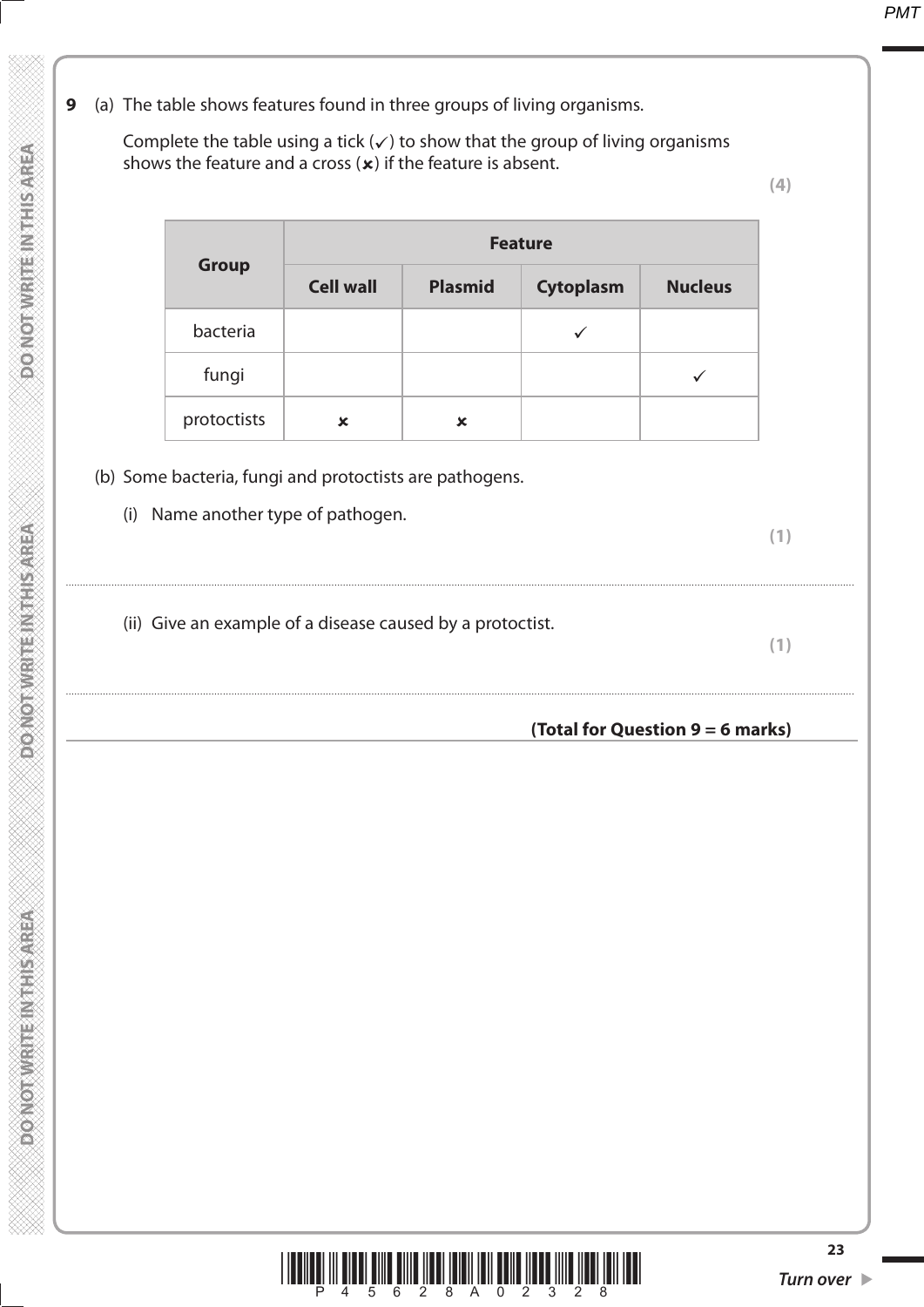| 10 The diagram shows the structure of the female reproductive organs.<br>P<br>Q<br>$\mathsf{R}$<br>S |     |
|------------------------------------------------------------------------------------------------------|-----|
| (a) Name the structures labelled in the diagram.                                                     | (4) |
|                                                                                                      |     |
|                                                                                                      |     |
|                                                                                                      |     |
| S.                                                                                                   |     |
|                                                                                                      |     |
|                                                                                                      |     |
|                                                                                                      |     |
|                                                                                                      |     |
|                                                                                                      |     |
|                                                                                                      |     |
|                                                                                                      |     |
|                                                                                                      |     |
|                                                                                                      |     |
|                                                                                                      |     |
|                                                                                                      |     |
|                                                                                                      |     |

**DOMOTWRITE INTHIS AREA** 

DOMOTHWREEN STREET RRANAN RANAN

**DOMOTAMENT IN THIS AREA** 

RRANDER RANDER KAN

10000000

e de la composición de la composición de la composición de la composición de la composición de la composición<br>La composición de la composición de la composición de la composición de la composición de la composición de la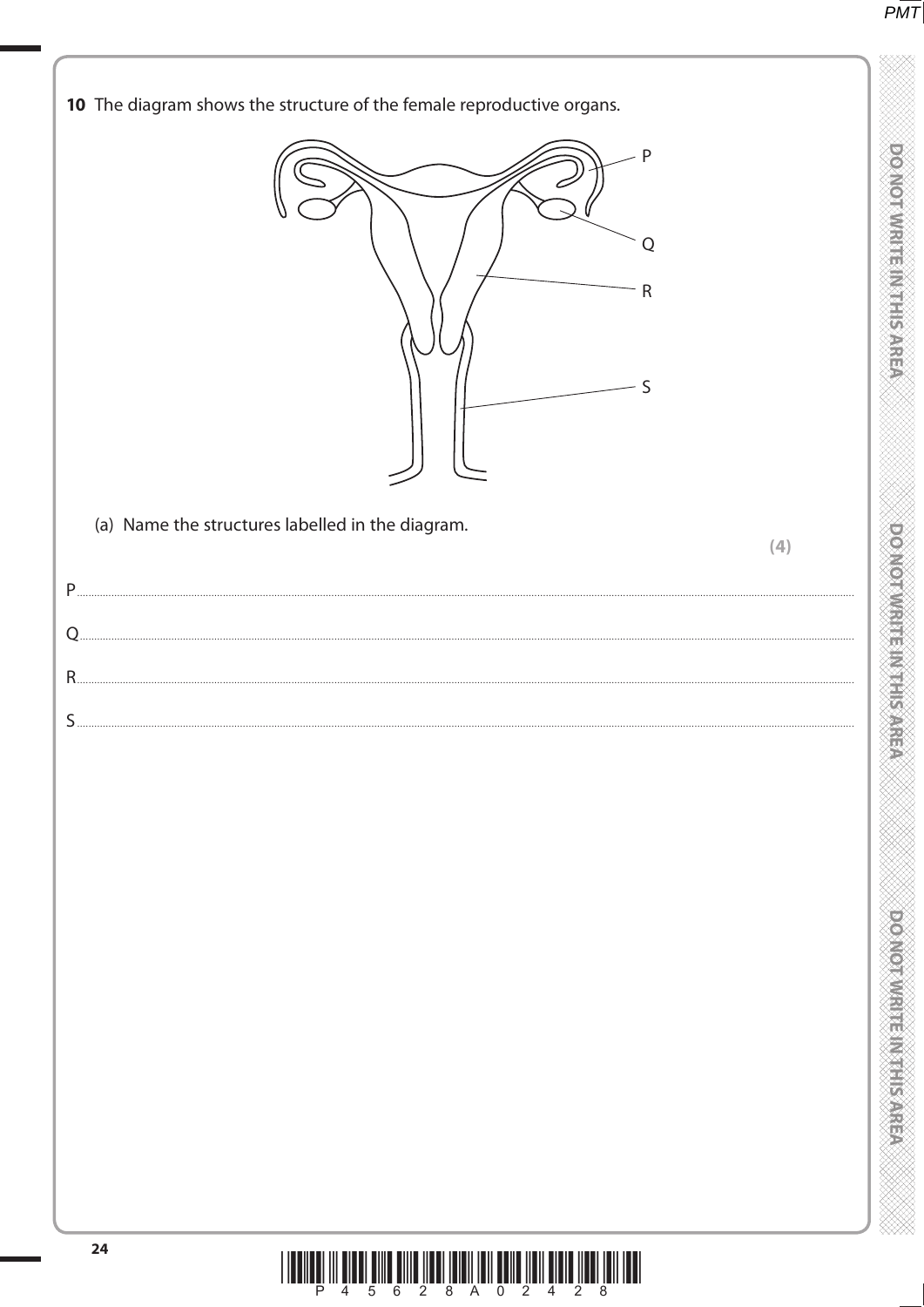(b) The graph shows changes in the hormones oestrogen and progesterone during a woman's menstrual cycle. 15 hormone level  $10$ in blood in arbitrary units oestrogen 5 progesterone  $\Omega$ days On the graph indicate using (i) a letter O, the day when ovulation is most likely to occur.  $(1)$ (ii) a letter M, the day when menstruation is likely to start.  $(1)$ (iii) Describe the changes that take place in structure R during the menstrual cycle.  $(3)$  $25$ 

**DO NOT WRITE INTHIS AREA** 

**ROAD CARD METHEMATER** 

**MERING IN A REPORT OF A REPORT**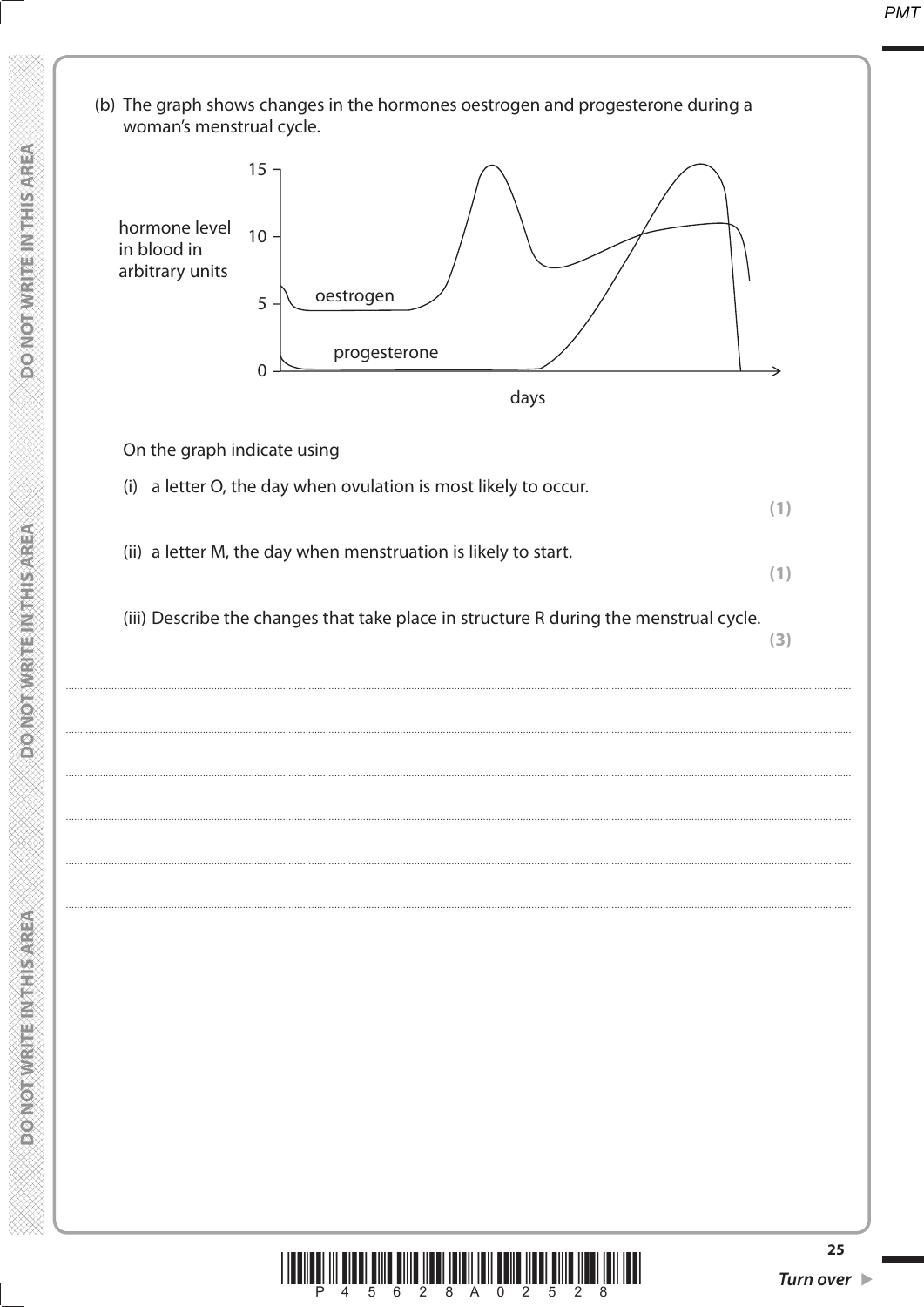| ۹ |  |
|---|--|

| Explain why this may not be a reliable method of birth control. | (2)                                |
|-----------------------------------------------------------------|------------------------------------|
|                                                                 |                                    |
|                                                                 |                                    |
|                                                                 |                                    |
|                                                                 |                                    |
|                                                                 |                                    |
|                                                                 |                                    |
|                                                                 |                                    |
|                                                                 |                                    |
|                                                                 |                                    |
| (d) Describe the role of oestrogen at puberty.                  |                                    |
|                                                                 | (3)                                |
|                                                                 |                                    |
|                                                                 |                                    |
|                                                                 |                                    |
|                                                                 |                                    |
|                                                                 |                                    |
|                                                                 |                                    |
|                                                                 |                                    |
|                                                                 |                                    |
|                                                                 |                                    |
|                                                                 |                                    |
|                                                                 |                                    |
|                                                                 |                                    |
|                                                                 |                                    |
|                                                                 | (Total for Question 10 = 14 marks) |
|                                                                 |                                    |
|                                                                 |                                    |
|                                                                 |                                    |
|                                                                 |                                    |
|                                                                 |                                    |
|                                                                 |                                    |
|                                                                 |                                    |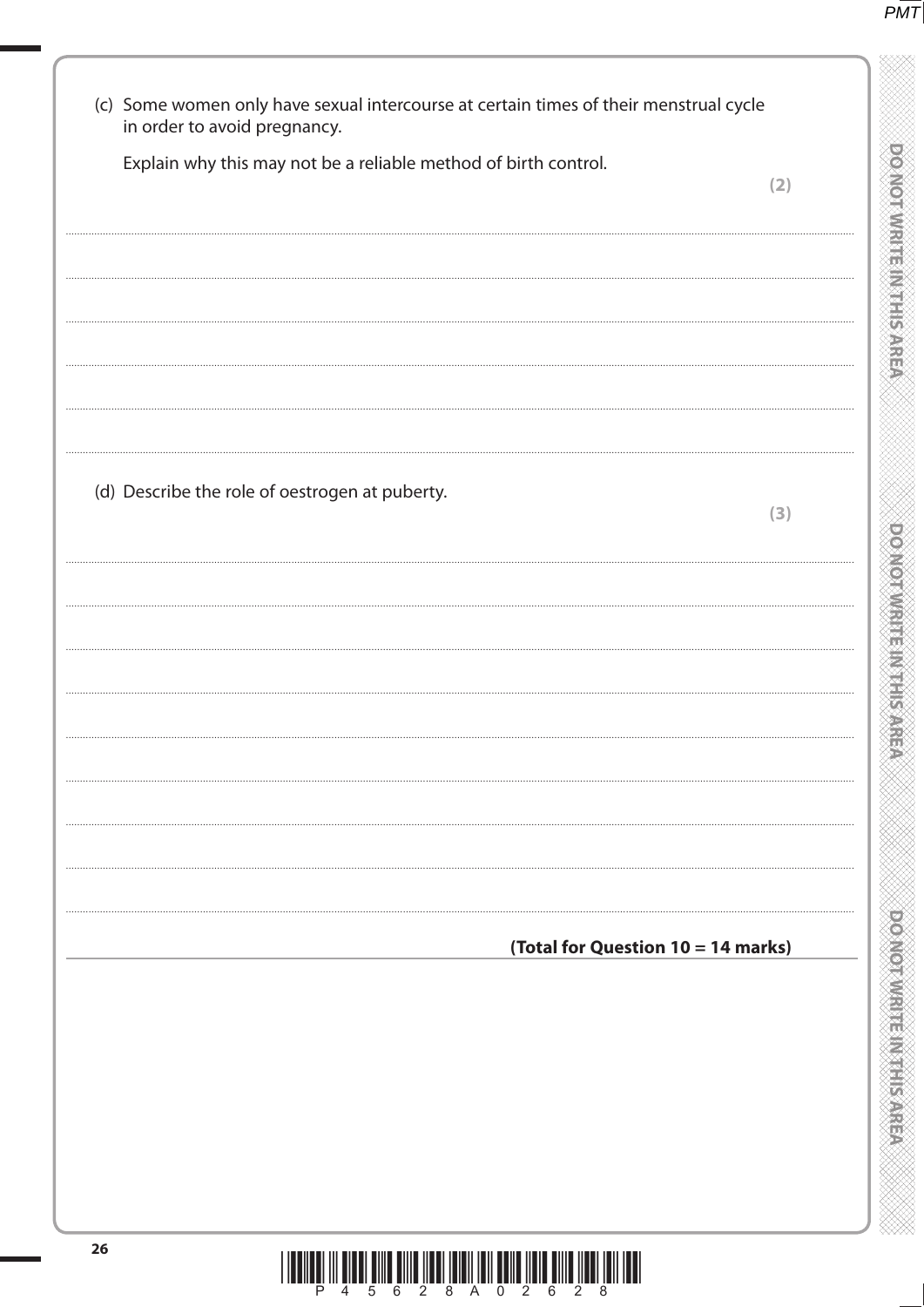| (a) Explain which parent determines the sex of the baby.                              |                                    | (2) |
|---------------------------------------------------------------------------------------|------------------------------------|-----|
|                                                                                       |                                    |     |
|                                                                                       |                                    |     |
|                                                                                       |                                    |     |
|                                                                                       |                                    |     |
|                                                                                       |                                    |     |
| (b) Describe how cell division by meiosis is different from cell division by mitosis. |                                    | (4) |
|                                                                                       |                                    |     |
|                                                                                       |                                    |     |
|                                                                                       |                                    |     |
|                                                                                       |                                    |     |
|                                                                                       |                                    |     |
|                                                                                       |                                    |     |
|                                                                                       |                                    |     |
|                                                                                       |                                    |     |
|                                                                                       |                                    |     |
|                                                                                       |                                    |     |
|                                                                                       |                                    |     |
|                                                                                       |                                    |     |
|                                                                                       | (Total for Question 11 = 6 marks)  |     |
|                                                                                       | <b>TOTAL FOR PAPER = 120 MARKS</b> |     |

**DO NOT WRITE IN THIS AREA** 

**DOWOT WRITEIN THIS AREA** 

**CONOTWRTEINTHIS AREA**